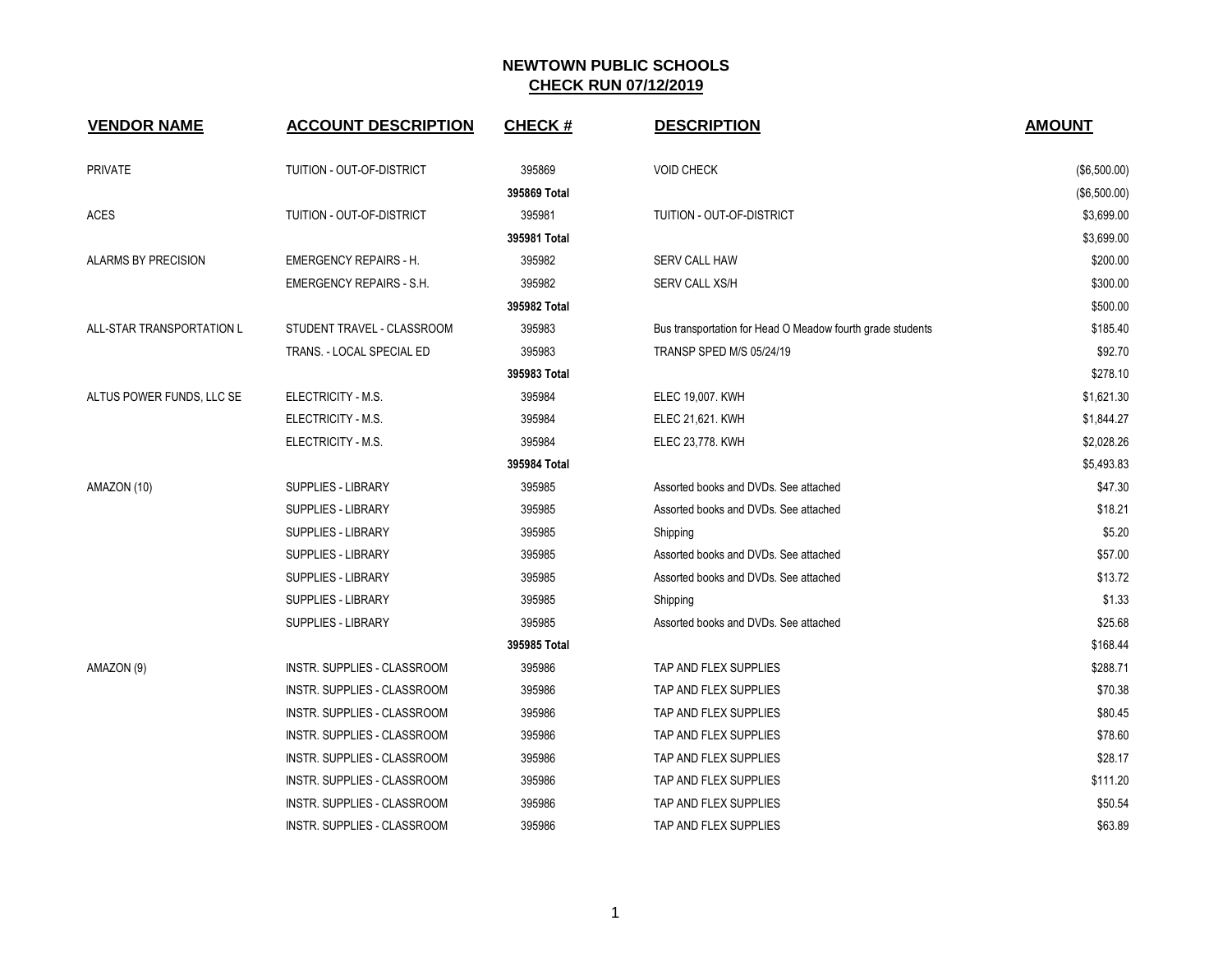| <b>VENDOR NAME</b>        | <b>ACCOUNT DESCRIPTION</b>          | <b>CHECK#</b>  | <b>DESCRIPTION</b>                                               | <b>AMOUNT</b> |
|---------------------------|-------------------------------------|----------------|------------------------------------------------------------------|---------------|
| AMAZON (9)                | INSTR. SUPPLIES - P.E.              | 395986         | Pro-Standard Complete System + Head immobilizer + 3 straps (Red) | \$84.06       |
|                           | <b>INSTR. SUPPLIES - CLASSROOM</b>  | 395986         | <b>YEARBOOK</b>                                                  | \$85.20       |
|                           |                                     | 395986 Total   |                                                                  | \$941.20      |
| ASSOCIATED REFUSE HAULERS | <b>REFUSE REMOVAL</b>               | 395987         | REFUSE REMOVAL 2018-2019 3RD YEAR OF 5 YEAR BID                  | \$8,204.29    |
|                           | <b>REFUSE REMOVAL</b>               | 395987         | <b>JUNE 2019</b>                                                 | \$58.00       |
|                           | <b>REFUSE REMOVAL</b>               | 395987         | <b>JUNE 2019</b>                                                 | \$136.00      |
|                           | <b>REFUSE REMOVAL</b>               | 395987         | <b>JUNE 2019</b>                                                 | \$98.00       |
|                           | <b>REFUSE REMOVAL</b>               | 395987         | <b>JUNE 2019</b>                                                 | \$134.00      |
|                           | <b>REFUSE REMOVAL</b>               | 395987         | <b>JUNE 2019</b>                                                 | \$172.00      |
|                           | <b>REFUSE REMOVAL</b>               | 395987         | <b>JUNE 2019</b>                                                 | \$172.00      |
|                           | <b>REFUSE REMOVAL</b>               | 395987         | <b>JUNE 2019</b>                                                 | \$430.00      |
|                           |                                     | 395987 Total   |                                                                  | \$9,404.29    |
| AUTOMATED BUILDING SYSTEM | <b>EMERGENCY REPAIRS - S.H.</b>     | 395988         | HVAC AIR SWITCH REPAIR - SH                                      | \$107.60      |
|                           |                                     | 395988 Total   |                                                                  | \$107.60      |
| <b>BEE PUBLISHING C</b>   | ADVERTISING - BUS. SERV.            | 395989         | ADV JUNE 2019                                                    | \$313.65      |
|                           |                                     | 395989 Total   |                                                                  | \$313.65      |
| CANON SOLUTIONS AMERICA I | CONTRACTED SERV. - BUSINESS ED      | 395990         | MAINT COPIER USAGE H/S                                           | \$87.36       |
|                           |                                     | 395990 Total   |                                                                  | \$87.36       |
| CARTISANO, ELIZABETH JEAN | STAFF TRAVEL - INFO. TECH.          | 395991         | Intra District travel and training classes                       | \$59.86       |
|                           |                                     | 395991 Total   |                                                                  | \$59.86       |
| CBS LLC                   | REPAIRS - INFO. TECH.               | 395992         | Replace projectors that are not working in the District          | \$1,578.00    |
|                           |                                     | 395992 Total   |                                                                  | \$1,578.00    |
| CDW GOVERNMENT, INC.      | EQUIPMENT - INFO. TECH.             | 395993         | Anywhere Cart 36 Bay Chrome Cart with 15 minute Cycle Part       | \$780.00      |
|                           | EQUIPMENT - INFO. TECH.             | 395993         | Anywhere Cart 36 Bay Chrome Cart with 15 minute Cycle Part       | \$780.00      |
|                           | EQUIPMENT - INFO. TECH.             | 395993         | Anywhere Cart 36 Bay Chrome Cart with 15 minute Cycle Part       | \$780.00      |
|                           | EQUIPMENT - INFO. TECH.             | 395993         | Anywhere Cart 36 Bay Chrome Cart with 15 minute Cycle Part       | \$780.00      |
|                           |                                     | 395993 Total   |                                                                  | \$3,120.00    |
| CHESTER TECHNICAL SERVICE | REPAIRS - WORLD LANG.               | 395994         | Language Lab repair funds (encumbered).                          | \$534.00      |
|                           |                                     | 395994 Total   |                                                                  | \$534.00      |
| COLLINS, JOSEPH           | <b>B&amp;G SUPPLIES - CUSTODIAL</b> | 395995         | SHOES (90831                                                     | \$150.00      |
|                           |                                     | $205005$ Tatal |                                                                  | 015000        |

| INSTR. SUPPLIES - P.E.             | 395986       | Pro-Standard Complete System + Head immobilizer + 3 straps (Red) | \$84.06    |
|------------------------------------|--------------|------------------------------------------------------------------|------------|
| <b>INSTR. SUPPLIES - CLASSROOM</b> | 395986       | <b>YEARBOOK</b>                                                  | \$85.20    |
|                                    | 395986 Total |                                                                  | \$941.20   |
| REFUSE REMOVAL                     | 395987       | REFUSE REMOVAL 2018-2019 3RD YEAR OF 5 YEAR BID                  | \$8,204.29 |
| REFUSE REMOVAL                     | 395987       | <b>JUNE 2019</b>                                                 | \$58.00    |
| REFUSE REMOVAL                     | 395987       | <b>JUNE 2019</b>                                                 | \$136.00   |
| REFUSE REMOVAL                     | 395987       | <b>JUNE 2019</b>                                                 | \$98.00    |
| REFUSE REMOVAL                     | 395987       | <b>JUNE 2019</b>                                                 | \$134.00   |
| REFUSE REMOVAL                     | 395987       | <b>JUNE 2019</b>                                                 | \$172.00   |
| REFUSE REMOVAL                     | 395987       | <b>JUNE 2019</b>                                                 | \$172.00   |
| REFUSE REMOVAL                     | 395987       | <b>JUNE 2019</b>                                                 | \$430.00   |
|                                    | 395987 Total |                                                                  | \$9,404.29 |
| EMERGENCY REPAIRS - S.H.           | 395988       | HVAC AIR SWITCH REPAIR - SH                                      | \$107.60   |
|                                    | 395988 Total |                                                                  | \$107.60   |
| ADVERTISING - BUS. SERV.           | 395989       | ADV JUNE 2019                                                    | \$313.65   |
|                                    | 395989 Total |                                                                  | \$313.65   |
| CONTRACTED SERV. - BUSINESS ED     | 395990       | MAINT COPIER USAGE H/S                                           | \$87.36    |
|                                    | 395990 Total |                                                                  | \$87.36    |
| STAFF TRAVEL - INFO. TECH.         | 395991       | Intra District travel and training classes                       | \$59.86    |
|                                    | 395991 Total |                                                                  | \$59.86    |
| REPAIRS - INFO. TECH.              | 395992       | Replace projectors that are not working in the District          | \$1,578.00 |
|                                    | 395992 Total |                                                                  | \$1,578.00 |
| EQUIPMENT - INFO. TECH.            | 395993       | Anywhere Cart 36 Bay Chrome Cart with 15 minute Cycle Part       | \$780.00   |
| EQUIPMENT - INFO. TECH.            | 395993       | Anywhere Cart 36 Bay Chrome Cart with 15 minute Cycle Part       | \$780.00   |
| EQUIPMENT - INFO. TECH.            | 395993       | Anywhere Cart 36 Bay Chrome Cart with 15 minute Cycle Part       | \$780.00   |
| EQUIPMENT - INFO. TECH.            | 395993       | Anywhere Cart 36 Bay Chrome Cart with 15 minute Cycle Part       | \$780.00   |
|                                    | 395993 Total |                                                                  | \$3,120.00 |
| REPAIRS - WORLD LANG.              | 395994       | Language Lab repair funds (encumbered).                          | \$534.00   |
|                                    | 395994 Total |                                                                  | \$534.00   |
| B&G SUPPLIES - CUSTODIAL           | 395995       | SHOES (90831                                                     | \$150.00   |
|                                    | 395995 Total |                                                                  | \$150.00   |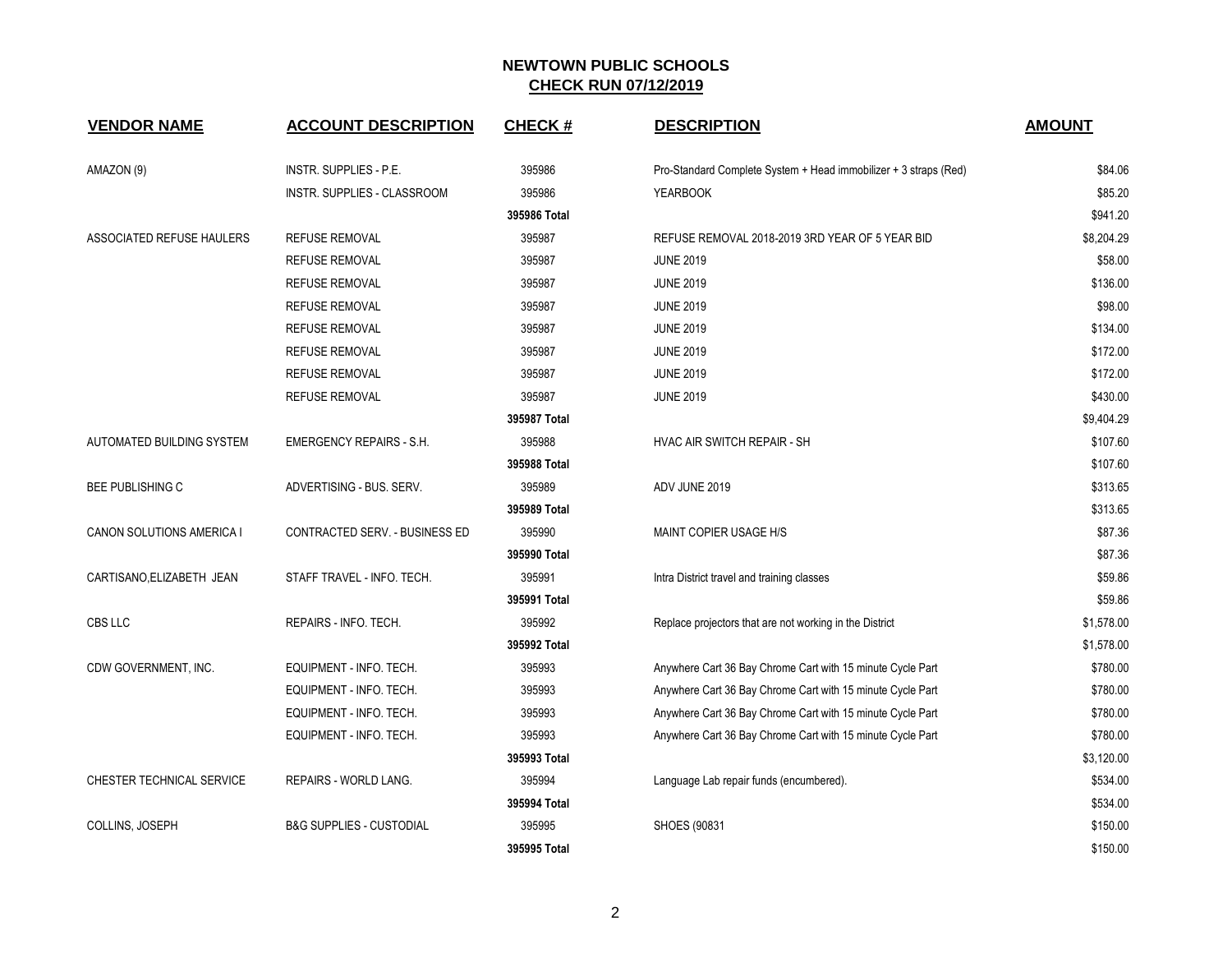| <b>VENDOR NAME</b>               | <b>ACCOUNT DESCRIPTION</b>           | <b>CHECK#</b>  | <b>DESCRIPTION</b>                                                    | <b>AMOUNT</b>    |
|----------------------------------|--------------------------------------|----------------|-----------------------------------------------------------------------|------------------|
| <b>CREATIVE FINANCIAL STAFFI</b> | <b>EXTRA WORK - DISTRICT</b>         | 395996         | STAFFING SERV FOR PAYROLL POSITION                                    | \$1,260.00       |
|                                  |                                      | 395996 Total   |                                                                       | \$1,260.00       |
| <b>CRYSTAL ROCK</b>              | INSTR. SUPPLIES - CLASSROOM          | 395997         | Delivery of 18, 5 gallon bottles of water                             | \$54.00          |
|                                  | INSTR. SUPPLIES - CLASSROOM          | 395997         | Rental of Cold/Hot Cooler                                             | \$3.00           |
|                                  |                                      | 395997 Total   |                                                                       | \$57.00          |
| CT COLT                          | <b>INSTR. SUPPLIES - WORLD LANG.</b> | 395998         | Student nomination fee for the CT COLT Student Awards for Excellence. | \$15.00          |
|                                  |                                      | 395998 Total   |                                                                       | \$15.00          |
| <b>CUTTING EDGE HOME SERVICE</b> | <b>B&amp;G CONTRACTED SERV.</b>      | 395999         | GRASS CUTTING SVC - RIS 2018-2019                                     | \$396.00         |
|                                  |                                      | 395999 Total   |                                                                       | \$396.00         |
| DALY, STEPHANIE                  | STAFF TRAVEL - M.S.                  | 396000         | NAT L CONVENTION HOTEL & CAR RENTAL                                   | \$1.198.60       |
|                                  | STAFF TRAVEL - M.S.                  | 396000         | NAT L CONVENTION HOTEL & CAR RENTAL                                   | \$366.55         |
|                                  |                                      | 396000 Total   |                                                                       | \$1,565.15       |
| DELL MARKETING L.P.              | REPAIRS - INFO. TECH.                | 396001         | Small repairs, parts, chargers etc Dell laptops and Computers         | \$268.62         |
|                                  | REPAIRS - INFO. TECH.                | 396001         | Small repairs, parts, chargers etc Dell laptops and Computers         | \$239.97         |
|                                  | OFF. SUPPLIES - ADMIN.               | 396001         | For additional laptop purchase for PLTW. Quote to follow              | \$1,697.50       |
|                                  |                                      | 396001 Total   |                                                                       | \$2,206.09       |
| EAST RIVER ENERGY INC.           | FUEL OIL - H.                        | 396002         | PUMP-OUT OIL HAW                                                      | \$1,350.00       |
|                                  |                                      | 396002 Total   |                                                                       | \$1,350.00       |
| <b>EAST RIVER ENERGY INC.</b>    | FUEL OIL - H.S.                      | 396003         | OIL 5517.0 GAL H/S                                                    | \$11,326.40      |
|                                  |                                      | 396003 Total   |                                                                       | \$11,326.40      |
| EPLUS TECHNOLOGY, INC.           | REPAIRS - INFO. TECH.                | 396004         | CON-1-25136547 - Smart Net for SHS                                    | \$1,741.93       |
|                                  | REPAIRS - INFO. TECH.                | 396004         | WS-C2960X-48FPD-L Cisco Catalyst 2960-X GIGE POE 740W                 | \$4,387.68       |
|                                  | EQUIPMENT - INFO. TECH.              | 396004         | Replacement of 12 switches and 16 wireless AP, upgrades               | \$134.46         |
|                                  | EQUIPMENT - INFO. TECH.              | 396004         | Replacement of 12 switches and 16 w                                   | \$14.94          |
|                                  | EQUIPMENT - INFO. TECH.              | 396004         | Replacement of 12 switches and 16 wireless AP, upgrade's              | \$3,384.00       |
|                                  | EQUIPMENT - INFO. TECH.              | 396004         | Replacement of 12 switches and 16 wireless AP, upgrade's              | \$10,520.48      |
|                                  | EQUIPMENT - INFO. TECH.              | 396004         | Replacement of 12 switches and 16 wireless AP, upgrade's              | \$5,959.80       |
|                                  |                                      | 396004 Total   |                                                                       | \$26,143.29      |
| ERGONOMIC GROUP, INC.            | CONTRACTED SERV. - INFO. TECH.       | 396005         | Engineer services on site or by phone for configuration               | \$1,216.00       |
|                                  |                                      | $206005$ Total |                                                                       | <b>¢1 216 00</b> |

| EXTRA WORK - DISTRICT          | 395996       | STAFFING SERV FOR PAYROLL POSITION                                    | \$1,260.00  |
|--------------------------------|--------------|-----------------------------------------------------------------------|-------------|
|                                | 395996 Total |                                                                       | \$1,260.00  |
| INSTR. SUPPLIES - CLASSROOM    | 395997       | Delivery of 18, 5 gallon bottles of water                             | \$54.00     |
| INSTR. SUPPLIES - CLASSROOM    | 395997       | Rental of Cold/Hot Cooler                                             | \$3.00      |
|                                | 395997 Total |                                                                       | \$57.00     |
| INSTR. SUPPLIES - WORLD LANG.  | 395998       | Student nomination fee for the CT COLT Student Awards for Excellence. | \$15.00     |
|                                | 395998 Total |                                                                       | \$15.00     |
| B&G CONTRACTED SERV.           | 395999       | GRASS CUTTING SVC - RIS 2018-2019                                     | \$396.00    |
|                                | 395999 Total |                                                                       | \$396.00    |
| STAFF TRAVEL - M.S.            | 396000       | NAT L CONVENTION HOTEL & CAR RENTAL                                   | \$1,198.60  |
| STAFF TRAVEL - M.S.            | 396000       | NAT L CONVENTION HOTEL & CAR RENTAL                                   | \$366.55    |
|                                | 396000 Total |                                                                       | \$1,565.15  |
| REPAIRS - INFO. TECH.          | 396001       | Small repairs, parts, chargers etc Dell laptops and Computers         | \$268.62    |
| REPAIRS - INFO. TECH.          | 396001       | Small repairs, parts, chargers etc Dell laptops and Computers         | \$239.97    |
| OFF. SUPPLIES - ADMIN.         | 396001       | For additional laptop purchase for PLTW. Quote to follow              | \$1,697.50  |
|                                | 396001 Total |                                                                       | \$2,206.09  |
| FUEL OIL - H.                  | 396002       | PUMP-OUT OIL HAW                                                      | \$1,350.00  |
|                                | 396002 Total |                                                                       | \$1,350.00  |
| fuel oil - H.S.                | 396003       | OIL 5517.0 GAL H/S                                                    | \$11,326.40 |
|                                | 396003 Total |                                                                       | \$11,326.40 |
| REPAIRS - INFO. TECH.          | 396004       | CON-1-25136547 - Smart Net for SHS                                    | \$1,741.93  |
| REPAIRS - INFO. TECH.          | 396004       | WS-C2960X-48FPD-L Cisco Catalyst 2960-X GIGE POE 740W                 | \$4,387.68  |
| EQUIPMENT - INFO. TECH.        | 396004       | Replacement of 12 switches and 16 wireless AP, upgrades               | \$134.46    |
| EQUIPMENT - INFO. TECH.        | 396004       | Replacement of 12 switches and 16 w                                   | \$14.94     |
| EQUIPMENT - INFO. TECH.        | 396004       | Replacement of 12 switches and 16 wireless AP, upgrade's              | \$3,384.00  |
| EQUIPMENT - INFO. TECH.        | 396004       | Replacement of 12 switches and 16 wireless AP, upgrade's              | \$10,520.48 |
| EQUIPMENT - INFO. TECH.        | 396004       | Replacement of 12 switches and 16 wireless AP, upgrade's              | \$5,959.80  |
|                                | 396004 Total |                                                                       | \$26,143.29 |
| CONTRACTED SERV. - INFO. TECH. | 396005       | Engineer services on site or by phone for configuration               | \$1,216.00  |
|                                | 396005 Total |                                                                       | \$1,216.00  |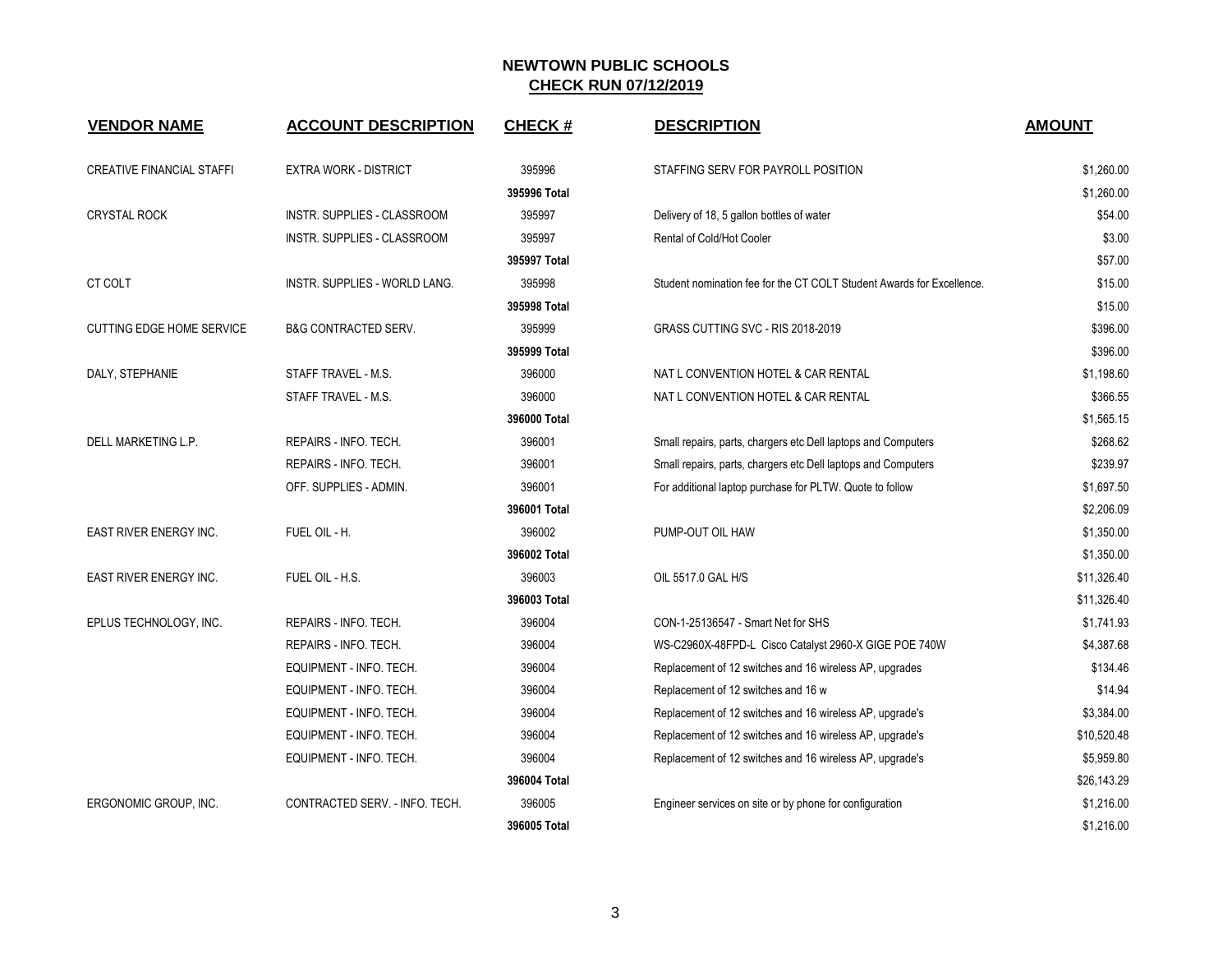| <b>VENDOR NAME</b>              | <b>ACCOUNT DESCRIPTION</b>          | <b>CHECK#</b> | <b>DESCRIPTION</b>                                            | <b>AMOUNT</b> |
|---------------------------------|-------------------------------------|---------------|---------------------------------------------------------------|---------------|
| F & M ELECTRICAL SUP            | B. & G. REPAIRS - H.S.              | 396006        | <b>EMERGENCY LIGHT REPAIRS - NHS</b>                          | \$101.68      |
|                                 | <b>EMERGENCY REPAIRS - GEN.</b>     | 396006        | OUTLETS FOR NEW OFFICE - CO                                   | \$16.88       |
|                                 |                                     | 396006 Total  |                                                               | \$118.56      |
| FAIR AUTO SUPPLY                | <b>REPAIRS - MAINT.</b>             | 396007        | MAINT VEHICLE REPAIR PARTS                                    | \$140.69      |
|                                 | <b>REPAIRS - MAINT.</b>             | 396007        | MAINT VEHICLE REPAIR PARTS                                    | \$63.66       |
|                                 |                                     | 396007 Total  |                                                               | \$204.35      |
| <b>FEDEX</b>                    | <b>INSTR. SUPPLIES - MUSIC</b>      | 396008        | SERV 06/24/2019                                               | \$32.83       |
|                                 |                                     | 396008 Total  |                                                               | \$32.83       |
| FOLLETT SCHOOL SOLUTIONS        | SUPPLIES - LIBRARY                  | 396009        | 22 books from 2020 Nutmeg Addition, for School Library        | \$55.45       |
|                                 | SUPPLIES - LIBRARY                  | 396009        | 22 books from 2020 Nutmeg Addition, for School Library        | \$11.21       |
|                                 |                                     | 396009 Total  |                                                               | \$66.66       |
| <b>PRIVATE</b>                  | TUITION - OUT-OF-DISTRICT           | 396010        | REISSUE CHECK 395869                                          | \$6,500.00    |
|                                 |                                     | 396010 Total  |                                                               | \$6,500.00    |
| <b>HAT CITY PAPER &amp; SUP</b> | <b>B&amp;G SUPPLIES - CUSTODIAL</b> | 396011        | PAPER PRODUCTS, LYSOL, SPONGES, VACUUM BAG, FOAM SOAP         | \$6,083.88    |
|                                 | <b>B&amp;G SUPPLIES - CUSTODIAL</b> | 396011        | PAPER PRODUCTS, LYSOL, SPONGES, VACUUM BAG, FOAM SOAP         | \$8,440.00    |
|                                 | <b>B&amp;G SUPPLIES - CUSTODIAL</b> | 396011        | PAPER PRODUCTS, LYSOL, SPONGES, VACUUM BAG, FOAM SOAP         | \$6,087.64    |
|                                 |                                     | 396011 Total  |                                                               | \$20,611.52   |
| HB COMMUNICATIONS INC.          | EQUIPMENT - INFO. TECH.             | 396012        | Epson PowerLite 530 - Cables, Mount, new wall plate with HDMI | \$1,542.00    |
|                                 | EQUIPMENT - INFO. TECH.             | 396012        | Epson PowerLite 530, adapters, plates, HDMI connection.       | \$1,403.00    |
|                                 |                                     | 396012 Total  |                                                               | \$2,945.00    |
| HOMETOWN TOOL LLC               | OFF. SUPPLIES - INFO. TECH.         | 396013        | Newtown Technology Department _ staff shirts/sweatshirts      | \$409.92      |
|                                 |                                     | 396013 Total  |                                                               | \$409.92      |
| KNAPEK, HALLIE                  | TEXTBOOKS - CLASSROOM               | 396014        | REISSUE VOID CHECK 394883                                     | \$110.00      |
|                                 |                                     | 396014 Total  |                                                               | \$110.00      |
| LYNCH, JIM                      | <b>B&amp;G SUPPLIES - CUSTODIAL</b> | 396015        | SHOES (90831)                                                 | \$150.00      |
|                                 |                                     | 396015 Total  |                                                               | \$150.00      |
| MAGNAKLEEN SERVICES LLC         | <b>B&amp;G SUPPLIES - CUSTODIAL</b> | 396016        | MOP / RUG SERVICE - ALL SCHOOLS 2018-2019                     | \$36.00       |
|                                 | <b>B&amp;G SUPPLIES - CUSTODIAL</b> | 396016        | MOP / RUG SERVICE - ALL SCHOOLS 2018-2019                     | \$201.00      |
|                                 | <b>B&amp;G SUPPLIES - CUSTODIAL</b> | 396016        | MOP / RUG SERVICE - ALL SCHOOLS 2018-2019                     | \$26.00       |
|                                 | <b>B&amp;G SUPPLIES - CUSTODIAL</b> | 396016        | MOP / RUG SERVICE - ALL SCHOOLS 2018-2019                     | \$166.50      |
|                                 | <b>B&amp;G SUPPLIES - CUSTODIAL</b> | 396016        | MOP / RUG SERVICE - ALL SCHOOLS 2018-2019                     | \$47.15       |
|                                 | R&G SHPPHES - CHSTODIAL             | 396016        | MOP / RHC SERVICE - ALL SCHOOLS 2018-2019                     | <b>S60.65</b> |

| <b>ACCOUNT DESCRIPTION</b>          | <u>CHECK #</u> | <b>DESCRIPTION</b>                                            | <b>AMOUNT</b> |
|-------------------------------------|----------------|---------------------------------------------------------------|---------------|
| B. & G. REPAIRS - H.S.              | 396006         | <b>EMERGENCY LIGHT REPAIRS - NHS</b>                          | \$101.68      |
| <b>EMERGENCY REPAIRS - GEN.</b>     | 396006         | OUTLETS FOR NEW OFFICE - CO                                   | \$16.88       |
|                                     | 396006 Total   |                                                               | \$118.56      |
| REPAIRS - MAINT.                    | 396007         | <b>MAINT VEHICLE REPAIR PARTS</b>                             | \$140.69      |
| <b>REPAIRS - MAINT.</b>             | 396007         | <b>MAINT VEHICLE REPAIR PARTS</b>                             | \$63.66       |
|                                     | 396007 Total   |                                                               | \$204.35      |
| <b>INSTR. SUPPLIES - MUSIC</b>      | 396008         | SERV 06/24/2019                                               | \$32.83       |
|                                     | 396008 Total   |                                                               | \$32.83       |
| SUPPLIES - LIBRARY                  | 396009         | 22 books from 2020 Nutmeg Addition, for School Library        | \$55.45       |
| SUPPLIES - LIBRARY                  | 396009         | 22 books from 2020 Nutmeg Addition, for School Library        | \$11.21       |
|                                     | 396009 Total   |                                                               | \$66.66       |
| TUITION - OUT-OF-DISTRICT           | 396010         | REISSUE CHECK 395869                                          | \$6,500.00    |
|                                     | 396010 Total   |                                                               | \$6,500.00    |
| <b>B&amp;G SUPPLIES - CUSTODIAL</b> | 396011         | PAPER PRODUCTS, LYSOL, SPONGES, VACUUM BAG, FOAM SOAP         | \$6,083.88    |
| <b>B&amp;G SUPPLIES - CUSTODIAL</b> | 396011         | PAPER PRODUCTS, LYSOL, SPONGES, VACUUM BAG, FOAM SOAP         | \$8,440.00    |
| <b>B&amp;G SUPPLIES - CUSTODIAL</b> | 396011         | PAPER PRODUCTS, LYSOL, SPONGES, VACUUM BAG, FOAM SOAP         | \$6,087.64    |
|                                     | 396011 Total   |                                                               | \$20,611.52   |
| EQUIPMENT - INFO. TECH.             | 396012         | Epson PowerLite 530 - Cables, Mount, new wall plate with HDMI | \$1,542.00    |
| EQUIPMENT - INFO. TECH.             | 396012         | Epson PowerLite 530, adapters, plates, HDMI connection.       | \$1,403.00    |
|                                     | 396012 Total   |                                                               | \$2,945.00    |
| OFF. SUPPLIES - INFO. TECH.         | 396013         | Newtown Technology Department _ staff shirts/sweatshirts      | \$409.92      |
|                                     | 396013 Total   |                                                               | \$409.92      |
| TEXTBOOKS - CLASSROOM               | 396014         | REISSUE VOID CHECK 394883                                     | \$110.00      |
|                                     | 396014 Total   |                                                               | \$110.00      |
| <b>B&amp;G SUPPLIES - CUSTODIAL</b> | 396015         | SHOES (90831)                                                 | \$150.00      |
|                                     | 396015 Total   |                                                               | \$150.00      |
| <b>B&amp;G SUPPLIES - CUSTODIAL</b> | 396016         | MOP / RUG SERVICE - ALL SCHOOLS 2018-2019                     | \$36.00       |
| <b>B&amp;G SUPPLIES - CUSTODIAL</b> | 396016         | MOP / RUG SERVICE - ALL SCHOOLS 2018-2019                     | \$201.00      |
| <b>B&amp;G SUPPLIES - CUSTODIAL</b> | 396016         | MOP / RUG SERVICE - ALL SCHOOLS 2018-2019                     | \$26.00       |
| <b>B&amp;G SUPPLIES - CUSTODIAL</b> | 396016         | MOP / RUG SERVICE - ALL SCHOOLS 2018-2019                     | \$166.50      |
| <b>B&amp;G SUPPLIES - CUSTODIAL</b> | 396016         | MOP / RUG SERVICE - ALL SCHOOLS 2018-2019                     | \$47.15       |
| <b>B&amp;G SUPPLIES - CUSTODIAL</b> | 396016         | MOP / RUG SERVICE - ALL SCHOOLS 2018-2019                     | \$60.65       |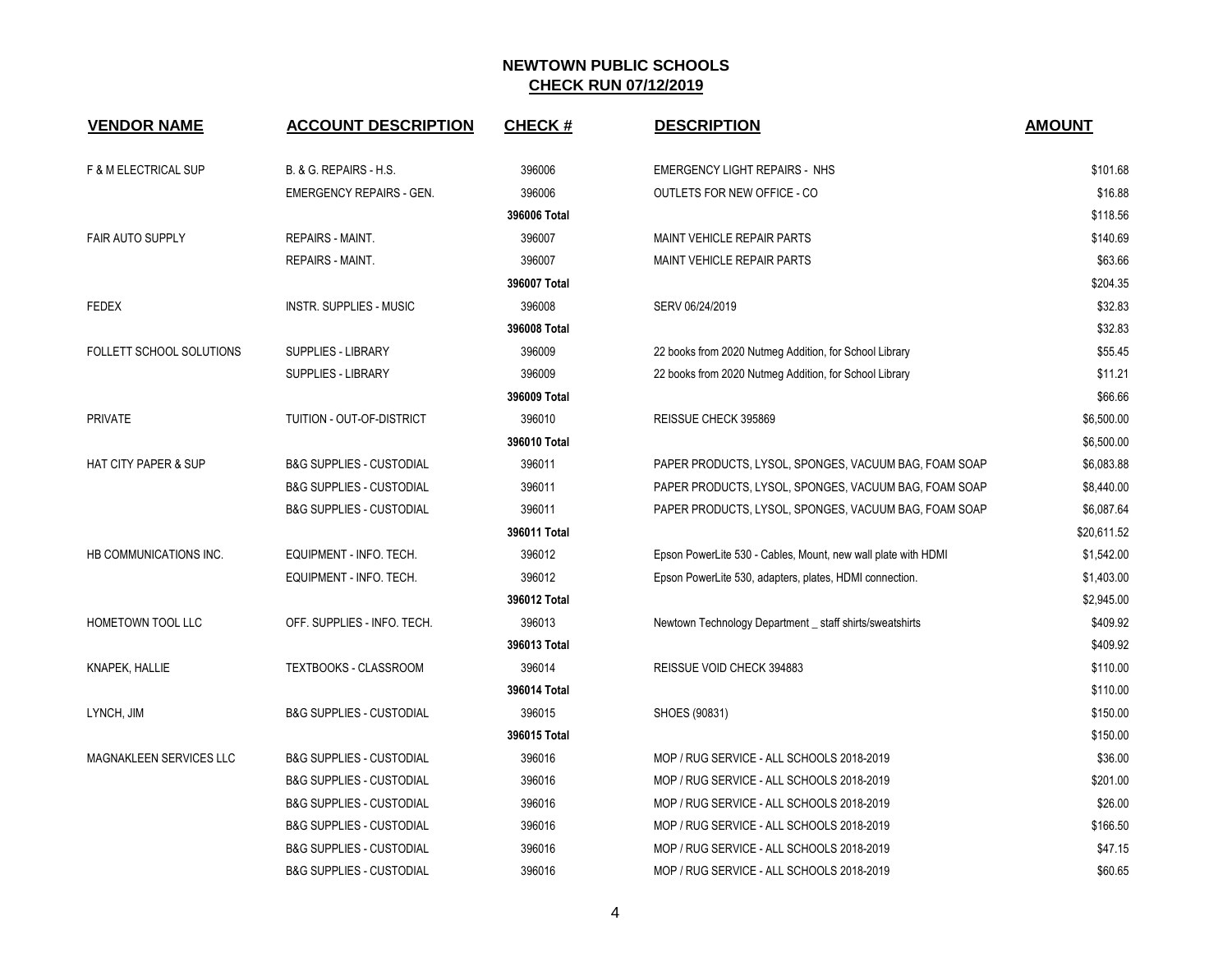| <b>VENDOR NAME</b>          | <b>ACCOUNT DESCRIPTION</b>          | <b>CHECK#</b> | <b>DESCRIPTION</b>                         | <b>AMOUNT</b> |
|-----------------------------|-------------------------------------|---------------|--------------------------------------------|---------------|
| MAGNAKLEEN SERVICES LLC     | <b>B&amp;G SUPPLIES - CUSTODIAL</b> | 396016        | MOP / RUG SERVICE - ALL SCHOOLS 2018-2019  | \$28.25       |
|                             | <b>B&amp;G SUPPLIES - CUSTODIAL</b> | 396016        | MOP / RUG SERVICE - ALL SCHOOLS 2018-2019  | \$33.80       |
|                             | <b>B&amp;G SUPPLIES - CUSTODIAL</b> | 396016        | MOP / RUG SERVICE - ALL SCHOOLS 2018-2019  | \$21.50       |
|                             | <b>B&amp;G SUPPLIES - CUSTODIAL</b> | 396016        | MOP / RUG SERVICE - ALL SCHOOLS 2018-2019  | \$30.65       |
|                             | <b>B&amp;G SUPPLIES - CUSTODIAL</b> | 396016        | MOP / RUG SERVICE - ALL SCHOOLS 2018-2019  | \$125.10      |
|                             | <b>B&amp;G SUPPLIES - CUSTODIAL</b> | 396016        | MOP / RUG SERVICE - ALL SCHOOLS 2018-2019  | \$47.15       |
|                             | <b>B&amp;G SUPPLIES - CUSTODIAL</b> | 396016        | MOP / RUG SERVICE - ALL SCHOOLS 2018-2019  | \$60.65       |
|                             | <b>B&amp;G SUPPLIES - CUSTODIAL</b> | 396016        | MOP / RUG SERVICE - ALL SCHOOLS 2018-2019  | \$28.25       |
|                             | <b>B&amp;G SUPPLIES - CUSTODIAL</b> | 396016        | MOP / RUG SERVICE - ALL SCHOOLS 2018-2019  | \$33.80       |
|                             | <b>B&amp;G SUPPLIES - CUSTODIAL</b> | 396016        | MOP / RUG SERVICE - ALL SCHOOLS 2018-2019  | \$21.50       |
|                             | <b>B&amp;G SUPPLIES - CUSTODIAL</b> | 396016        | MOP / RUG SERVICE - ALL SCHOOLS 2018-2019  | \$30.65       |
|                             | <b>B&amp;G SUPPLIES - CUSTODIAL</b> | 396016        | MOP / RUG SERVICE - ALL SCHOOLS 2018-2019  | \$125.10      |
|                             |                                     | 396016 Total  |                                            | \$1,123.70    |
| MASON W.B. INC.             | OFF. SUPPLIES - ADMIN.              | 396017        | <b>COPY PAPER</b>                          | \$367.98      |
|                             | OFF. SUPPLIES - ADMIN.              | 396017        | <b>COPY PAPER</b>                          | \$224.95      |
|                             | OFF. SUPPLIES - ADMIN.              | 396017        | <b>COPY PAPER</b>                          | \$677.95      |
|                             | OFF. SUPPLIES - PUPIL SERV.         | 396017        | 3 BASYX CHAIRS BSX-VL521VA10               | \$258.00      |
|                             | OFF. SUPPLIES - PUPIL SERV.         | 396017        | SUPPLIES FOR BCBA                          | \$10.66       |
|                             | OFF. SUPPLIES - PUPIL SERV.         | 396017        | INSTRUCTIONAL SUPPLIES NHS                 | \$546.96      |
|                             | OFF. SUPPLIES - PUPIL SERV.         | 396017        | INSTRUCTIONAL SUPPLIES NHS                 | \$97.41       |
|                             | OFF. SUPPLIES - BUS. SERV.          | 396017        | INSTRUCTIONAL SUPPLIES NHS                 | \$8.73        |
|                             | OFF. SUPPLIES - BUS. SERV.          | 396017        | INSTRUCTIONAL SUPPLIES NHS                 | \$5.32        |
|                             | OFF. SUPPLIES - BUS. SERV.          | 396017        | <b>INSTRUCTIONAL SUPPLIES NHS</b>          | \$985.95      |
|                             |                                     | 396017 Total  |                                            | \$3,183.91    |
| MASON W.B. INC.             | <b>B&amp;G SUPPLIES - CUSTODIAL</b> | 396018        | TRASH BAGS, STRIPPING PADS - CUST SUPPLIES | \$28,439.84   |
|                             |                                     | 396018 Total  |                                            | \$28,439.84   |
| <b>MEYER WILLIAM B.INC.</b> | OFF. SUPPLIES - PUPIL SERV.         | 396019        | <b>RECORDS STORAGE</b>                     | \$181.45      |
|                             |                                     | 396019 Total  |                                            | \$181.45      |
| <b>MITCHELL</b>             | <b>FUEL FOR VEHICLES - TRANS.</b>   | 396020        | PROPANE -188.0 GAL                         | (\$242.52)    |
|                             | FUEL FOR VEHICLES - TRANS.          | 396020        | PROPANE 700.0 GAL                          | \$903.00      |
|                             | FUEL FOR VEHICLES - TRANS.          | 396020        | PROPANE 1325.0 GAL                         | \$1,709.25    |
|                             | <b>FUEL FOR VEHICLES - TRANS.</b>   | 396020        | PROPANE 453.8 GAL                          | \$585.40      |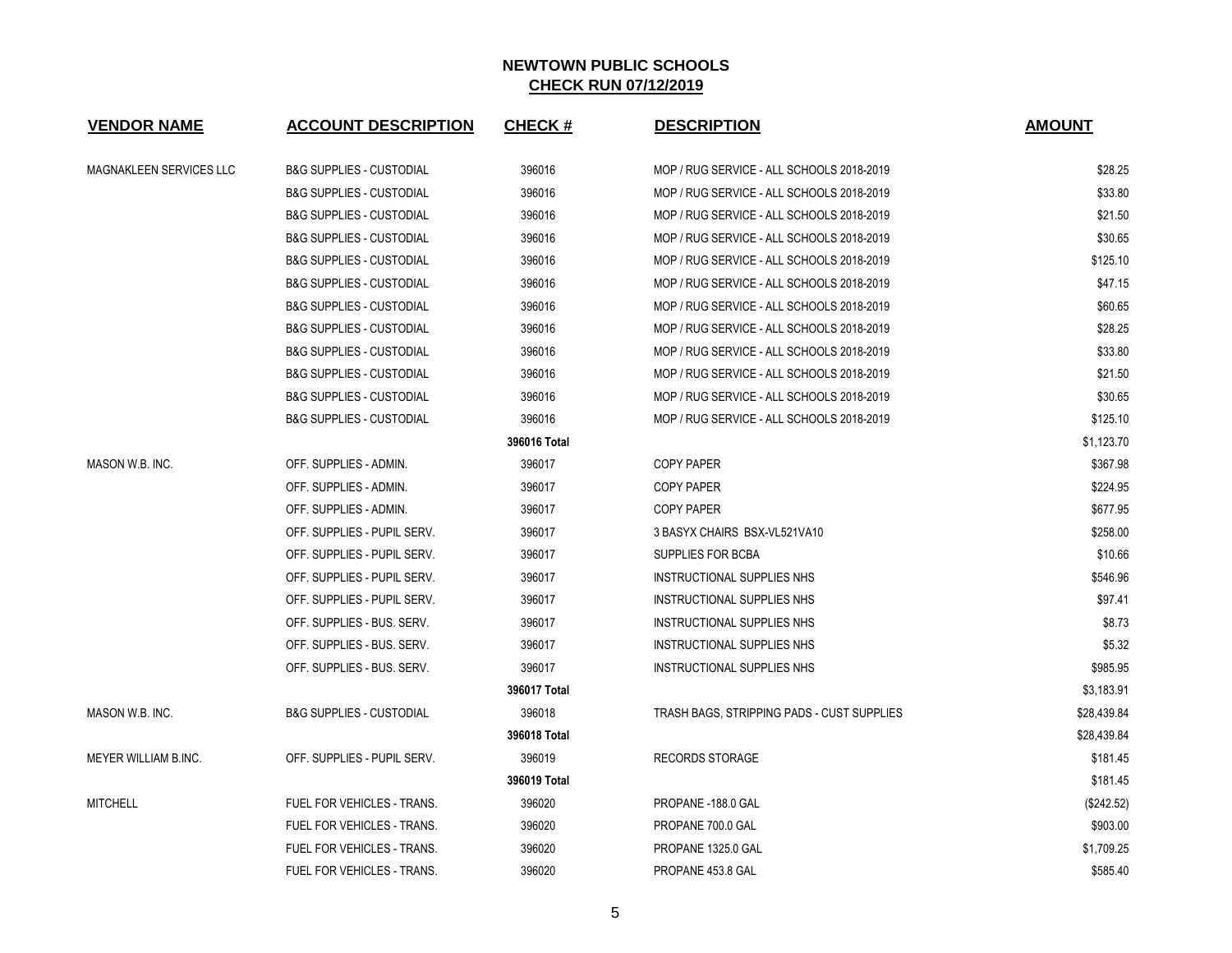| <b>VENDOR NAME</b>        | <b>ACCOUNT DESCRIPTION</b>       | <b>CHECK#</b> | <b>DESCRIPTION</b>                                    | <b>AMOUNT</b> |
|---------------------------|----------------------------------|---------------|-------------------------------------------------------|---------------|
| <b>MITCHELL</b>           | FUEL FOR VEHICLES - TRANS.       | 396020        | PROPANE 1102.3 GAL                                    | \$1,421.97    |
|                           | FUEL FOR VEHICLES - TRANS.       | 396020        | PROPANE 1500.0 GAL                                    | \$1,935.00    |
|                           | FUEL FOR VEHICLES - TRANS.       | 396020        | PROPANE 166.0 GAL                                     | \$214.14      |
|                           |                                  | 396020 Total  |                                                       | \$6,526.24    |
| MT PLEASANT - BLYTHEDALE  | TUITION - OUT-OF-DISTRICT        | 396021        | TUITION - OUT-OF-DISTRICT                             | \$1,890.00    |
|                           |                                  | 396021 Total  |                                                       | \$1,890.00    |
| NEWTOWN FOOD SERVICES     | OFF. SUPPLIES - ADMIN.           | 396022        | PROF DEVELOPMENT                                      | \$20.00       |
|                           |                                  | 396022 Total  |                                                       | \$20.00       |
| NEWTOWN HARDWARE          | <b>B&amp;G SUPPLIES - MAINT.</b> | 396023        | <b>JUNE 2019</b>                                      | \$20.69       |
|                           | <b>B&amp;G SUPPLIES - MAINT.</b> | 396023        | <b>JUNE 2019</b>                                      | \$15.54       |
|                           | <b>B&amp;G SUPPLIES - MAINT.</b> | 396023        | <b>JUNE 2019</b>                                      | \$19.78       |
|                           |                                  | 396023 Total  |                                                       | \$56.01       |
| NEWTOWN HARDWARE (2)      | CONTRACTED SERV. - C.W.E.        | 396024        | MIR GRO POOING MIX                                    | \$45.95       |
|                           |                                  | 396024 Total  |                                                       | \$45.95       |
| NEWTOWN ROTARY CLUB, INC. | <b>CONTRACTED SERV. - SUPER.</b> | 396025        | <b>ROTARY CLUB</b>                                    | \$418.00      |
|                           |                                  | 396025 Total  |                                                       | \$418.00      |
| NORCOM CT                 | EQUIPMENT - SP/HEAR.             | 396026        | MOTOROLA XPR-3500E RADIO INCUDES CHARGER, PROGRAMMING | \$691.58      |
|                           |                                  | 396026 Total  |                                                       | \$691.58      |
| ON-SITE SHREDDING         | CONTRACTED SERV. - BUS. SERV.    | 396027        | SHREDDING SERV 2018/19                                | \$378.00      |
|                           | CONTRACTED SERV. - BUS. SERV.    | 396027        | SHREDDING SERV 2018/19                                | \$50.00       |
|                           | CONTRACTED SERV. - CLASSRM       | 396027        | SHREDDING SERV 2018/19                                | \$100.00      |
|                           | OFF. SUPPLIES - ADMIN.           | 396027        | SHREDDING SERV 2018/19                                | \$27.50       |
|                           | OFF. SUPPLIES - ADMIN.           | 396027        | SHREDDING SERV 2018/19                                | \$30.00       |
|                           | INSTR. SUPPLIES - CLASSROOM      | 396027        | SHREDDING SERV 2018/19                                | \$45.00       |
|                           | INSTR. SUPPLIES - CLASSROOM      | 396027        | SHREDDING SERV 2018/19                                | \$107.50      |
|                           |                                  | 396027 Total  |                                                       | \$738.00      |
| PCM-G                     | INSTR. SUPPLIES - INFO. TECH.    | 396028        | Tech Teb2 Copernicus - COPFTT600Quote 2932911         | \$585.00      |
|                           |                                  | 396028 Total  |                                                       | \$585.00      |
| PERKINS SCHOOL FOR THE BL | TUITION - OUT-OF-DISTRICT        | 396029        | <b>TUITION - OUT-OF-DISTRICT</b>                      | \$17,681.85   |
|                           |                                  | 396029 Total  |                                                       | \$17,681.85   |
| <b>PHONAK</b>             | REPAIRS - SP/HEAR.               | 396030        | REPAIRS - SP/HEAR.                                    | \$100.00      |
|                           |                                  | 396030 Total  |                                                       | \$100.00      |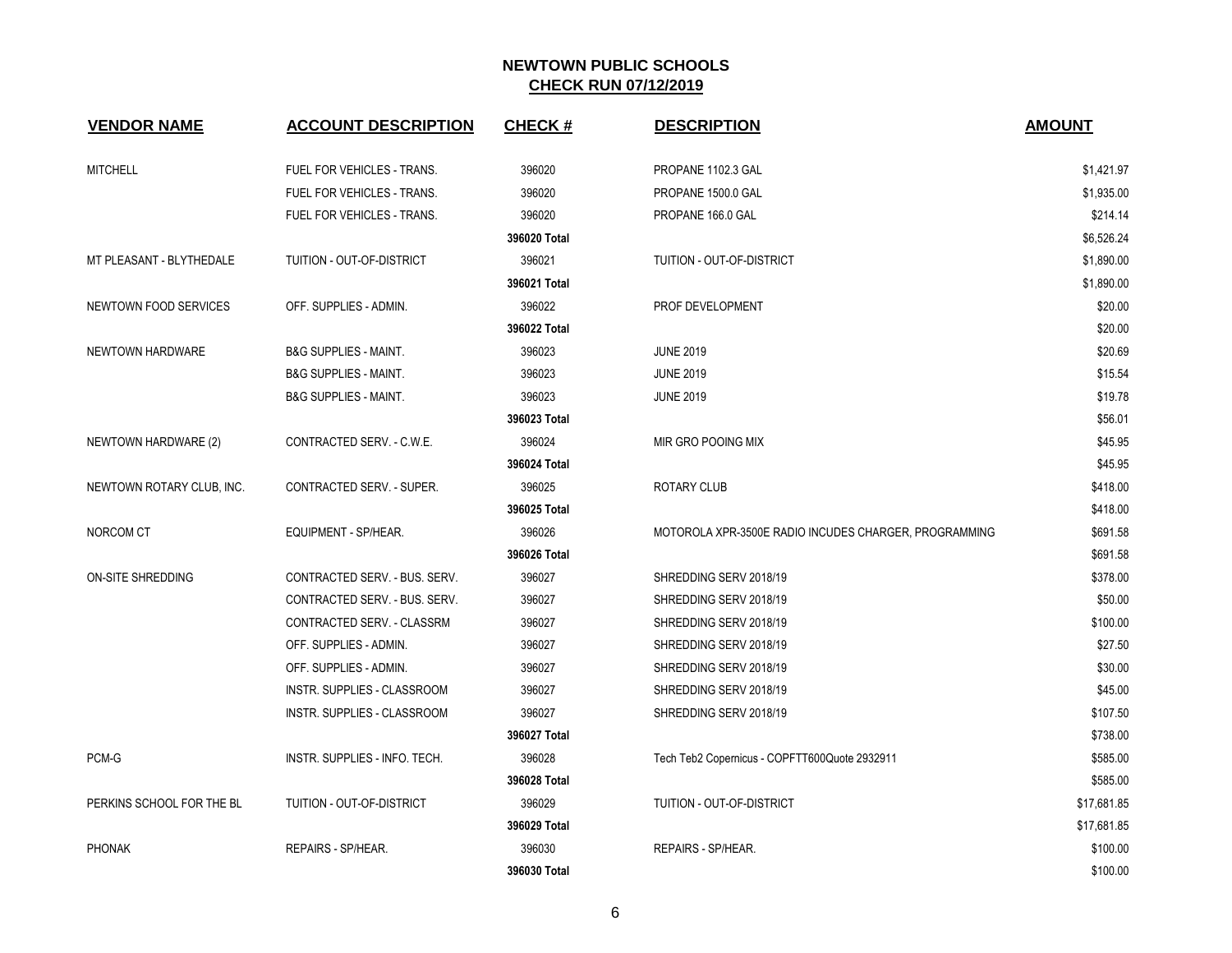| <b>VENDOR NAME</b>              | <b>ACCOUNT DESCRIPTION</b>     | <b>CHECK#</b> | <b>DESCRIPTION</b>                                            | <b>AMOUNT</b> |
|---------------------------------|--------------------------------|---------------|---------------------------------------------------------------|---------------|
| SANTOS, NELSON M.               | STAFF TRAVEL - INFO. TECH.     | 396031        | Intra District travel and training classes                    | \$27.14       |
|                                 | STAFF TRAVEL - INFO. TECH.     | 396031        | Intra District travel and training classes                    | \$14.91       |
|                                 |                                | 396031 Total  |                                                               | \$42.05       |
| SEESE, LAURA                    | PROF. SERV. - PSYCH/MED. EVAL. | 396032        | PROF. SERV. - PSYCH/MED. EVAL.                                | \$6,500.00    |
|                                 |                                | 396032 Total  |                                                               | \$6,500.00    |
| STATE OF CONNECTICUT            | PROF. SERV. - B. & G.          | 396033        | <b>INSP/CERT FEE</b>                                          | \$960.00      |
|                                 |                                | 396033 Total  |                                                               | \$960.00      |
| <b>TESTA REFRIGERATION, LLC</b> | REPAIRS - LIFE MAN./CULINARY   | 396034        | REPAIR TRAULSEN                                               | \$880.00      |
|                                 |                                | 396034 Total  |                                                               | \$880.00      |
| TROCHE MARISOL MS.ED.LPC        | PROF. SERV. - PSYCH/MED. EVAL. | 396035        | PROF. SERV. - PSYCH/MED. EVAL.                                | \$140.00      |
|                                 | PROF. SERV. - PSYCH/MED. EVAL. | 396035        | PROF. SERV. - PSYCH/MED. EVAL.                                | \$140.00      |
|                                 | PROF. SERV. - PSYCH/MED. EVAL. | 396035        | PROF. SERV. - PSYCH/MED. EVAL.                                | \$140.00      |
|                                 |                                | 396035 Total  |                                                               | \$420.00      |
| <b>VERIZON WIRELESS</b>         | <b>TELEPHONE &amp; CABLE</b>   | 396036        | TELEPHONE SERV 2018/19                                        | \$2,192.47    |
|                                 |                                | 396036 Total  |                                                               | \$2,192.47    |
| <b>VEX ROBOTICS INC.</b>        | INSTR. SUPPLIES - CLASSROOM    | 396037        | Shipping charge                                               | \$15.55       |
|                                 |                                | 396037 Total  |                                                               | \$15.55       |
| VIOLETTE, KRISTIN               | STAFF TRAVEL - CLASSROOM       | 396038        | <b>TRAVEL YEARBOOK WORKSHOP</b>                               | \$115.42      |
|                                 |                                | 396038 Total  |                                                               | \$115.42      |
| ABC CLIO LLC                    | CONTRACTED SERV. - LIBRARY     | 396039        | Assorted Databases, see attached renewal notice. No shipping. | \$3,568.00    |
|                                 |                                | 396039 Total  |                                                               | \$3,568.00    |
| ACADEMIC COMMUNICATION AS       | INSTR. SUPPLIES - SP/HEAR.     | 396040        | TAK ABOUT FUN LANGUAGE ACTIVATES FOR PRESCHOOL                | \$42.00       |
|                                 | INSTR. SUPPLIES - SP/HEAR.     | 396040        | <b>SHIPPING</b>                                               | \$5.00        |
|                                 |                                | 396040 Total  |                                                               | \$47.00       |
| AIND / GIANT STEPS              | TUITION - OUT-OF-DISTRICT      | 396041        | TUITION - OUT-OF-DISTRICT                                     | \$142,500.00  |
|                                 | TUITION - OUT-OF-DISTRICT      | 396041        | TUITION - OUT-OF-DISTRICT                                     | \$2,800.00    |
|                                 |                                | 396041 Total  |                                                               | \$145,300.00  |
| <b>BEE PUBLISHING C</b>         | OFF. SUPPLIES - BUS. SERV.     | 396042        | SUBSCRIPTION 2019/20                                          | \$47.00       |
|                                 |                                | 396042 Total  |                                                               | \$47.00       |
| BLUE TORCH NETWORK SOLUTI       | CONTRACTED SERV. - INFO. TECH. | 396043        | School Desk - 7 sites and District                            | \$7,912.50    |
|                                 |                                | 396043 Total  |                                                               | \$7 912 50    |

| <b>ACCOUNT DESCRIPTION</b>        | <b>CHECK#</b> | <b>DESCRIPTION</b>                                            | <b>AMOUNT</b> |
|-----------------------------------|---------------|---------------------------------------------------------------|---------------|
| STAFF TRAVEL - INFO. TECH.        | 396031        | Intra District travel and training classes                    | \$27.14       |
| STAFF TRAVEL - INFO. TECH.        | 396031        | Intra District travel and training classes                    | \$14.91       |
|                                   | 396031 Total  |                                                               | \$42.05       |
| PROF. SERV. - PSYCH/MED. EVAL.    | 396032        | PROF. SERV. - PSYCH/MED. EVAL.                                | \$6,500.00    |
|                                   | 396032 Total  |                                                               | \$6,500.00    |
| PROF. SERV. - B. & G.             | 396033        | <b>INSP/CERT FEE</b>                                          | \$960.00      |
|                                   | 396033 Total  |                                                               | \$960.00      |
| REPAIRS - LIFE MAN./CULINARY      | 396034        | <b>REPAIR TRAULSEN</b>                                        | \$880.00      |
|                                   | 396034 Total  |                                                               | \$880.00      |
| PROF. SERV. - PSYCH/MED. EVAL.    | 396035        | PROF. SERV. - PSYCH/MED. EVAL.                                | \$140.00      |
| PROF. SERV. - PSYCH/MED. EVAL.    | 396035        | PROF. SERV. - PSYCH/MED. EVAL.                                | \$140.00      |
| PROF. SERV. - PSYCH/MED. EVAL.    | 396035        | PROF. SERV. - PSYCH/MED. EVAL.                                | \$140.00      |
|                                   | 396035 Total  |                                                               | \$420.00      |
| TELEPHONE & CABLE                 | 396036        | TELEPHONE SERV 2018/19                                        | \$2,192.47    |
|                                   | 396036 Total  |                                                               | \$2,192.47    |
| INSTR. SUPPLIES - CLASSROOM       | 396037        | Shipping charge                                               | \$15.55       |
|                                   | 396037 Total  |                                                               | \$15.55       |
| STAFF TRAVEL - CLASSROOM          | 396038        | <b>TRAVEL YEARBOOK WORKSHOP</b>                               | \$115.42      |
|                                   | 396038 Total  |                                                               | \$115.42      |
| CONTRACTED SERV. - LIBRARY        | 396039        | Assorted Databases, see attached renewal notice. No shipping. | \$3,568.00    |
|                                   | 396039 Total  |                                                               | \$3,568.00    |
| <b>INSTR. SUPPLIES - SP/HEAR.</b> | 396040        | TAK ABOUT FUN LANGUAGE ACTIVATES FOR PRESCHOOL                | \$42.00       |
| INSTR. SUPPLIES - SP/HEAR.        | 396040        | <b>SHIPPING</b>                                               | \$5.00        |
|                                   | 396040 Total  |                                                               | \$47.00       |
| TUITION - OUT-OF-DISTRICT         | 396041        | TUITION - OUT-OF-DISTRICT                                     | \$142,500.00  |
| TUITION - OUT-OF-DISTRICT         | 396041        | TUITION - OUT-OF-DISTRICT                                     | \$2,800.00    |
|                                   | 396041 Total  |                                                               | \$145,300.00  |
| OFF. SUPPLIES - BUS. SERV.        | 396042        | SUBSCRIPTION 2019/20                                          | \$47.00       |
|                                   | 396042 Total  |                                                               | \$47.00       |
| CONTRACTED SERV. - INFO. TECH.    | 396043        | School Desk - 7 sites and District                            | \$7,912.50    |
|                                   | 396043 Total  |                                                               | \$7,912.50    |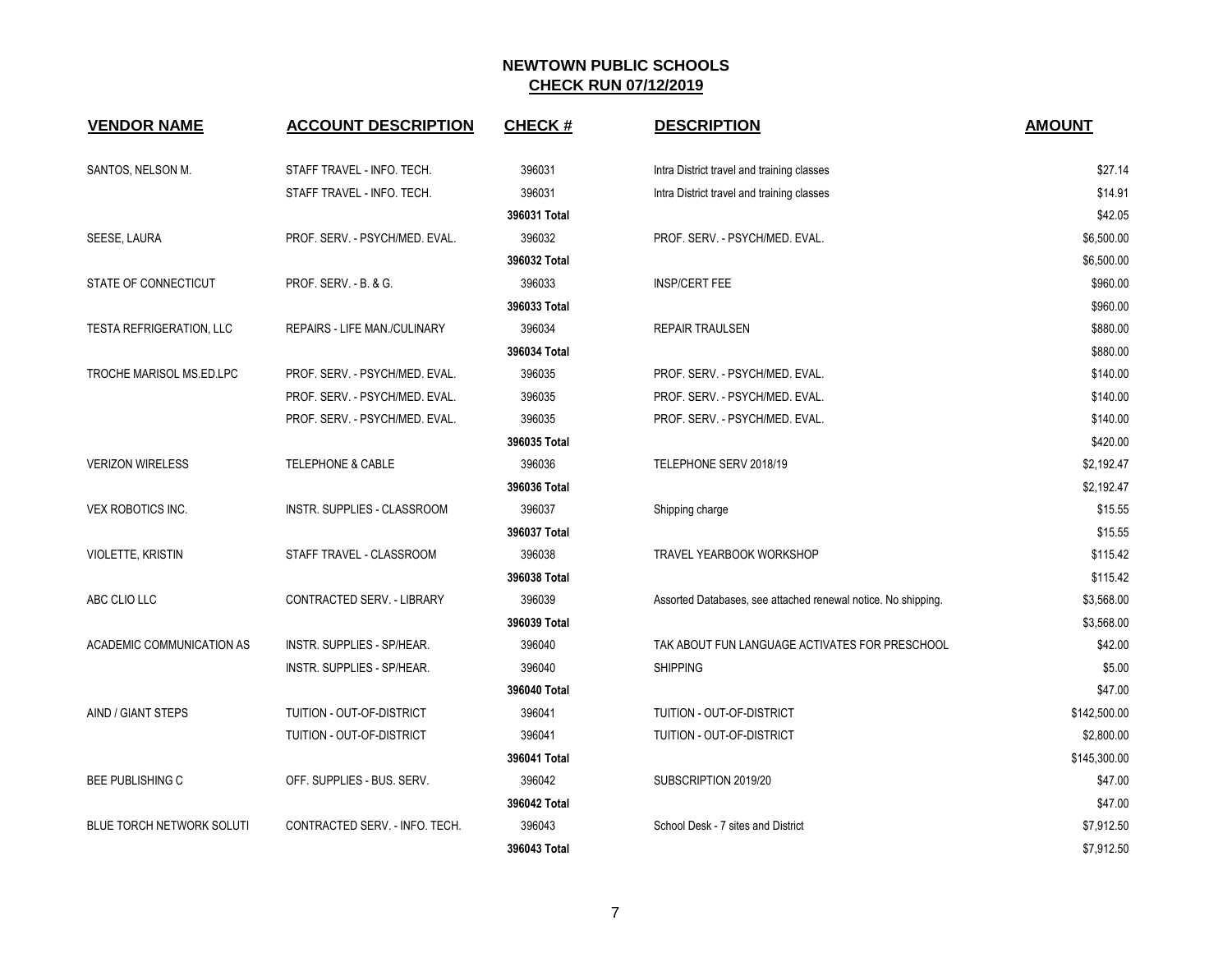| <b>VENDOR NAME</b>               | <b>ACCOUNT DESCRIPTION</b>     | <b>CHECK#</b> | <b>DESCRIPTION</b>                                          | <b>AMOUNT</b> |
|----------------------------------|--------------------------------|---------------|-------------------------------------------------------------|---------------|
| <b>BRENNER MARCIA ASSOCIATES</b> | CONTRACTED SERV. - INFO. TECH. | 396044        | Report Card Creator Plugin for PowerSchool - annual Support | \$1,395.00    |
|                                  |                                | 396044 Total  |                                                             | \$1,395.00    |
| CABE                             | MEMBERSHIPS - B.O.E.           | 396045        | MEMBERSHIP CABE 2019/20                                     | \$20,401.00   |
|                                  |                                | 396045 Total  |                                                             | \$20,401.00   |
| <b>CAPSS</b>                     | MEMBERSHIPS - SUPER.           | 396046        | MEMBERSHIPS 2019/20                                         | \$4,162.00    |
|                                  |                                | 396046 Total  |                                                             | \$4,162.00    |
| <b>CAPSS</b>                     | MEMBERSHIPS - STAFF DEVELOP.   | 396047        | <b>MEMBERSHIP CAPSS</b>                                     | \$812.00      |
|                                  |                                | 396047 Total  |                                                             | \$812.00      |
| <b>CAS TREASURER</b>             | MEMBERSHIPS - ADMIN.           | 396048        | 2019-2020 MEMBERSHIP FEES                                   | \$4,610.00    |
|                                  |                                | 396048 Total  |                                                             | \$4,610.00    |
| <b>CAS TREASURER</b>             | MEMBERSHIPS - ADMIN.           | 396049        | Membership invoice attached. Please pay.                    | \$675.00      |
|                                  |                                | 396049 Total  |                                                             | \$675.00      |
| CASBO                            | MEMBERSHIPS - BUS. SERV.       | 396050        | <b>CASBO MEMBERSHIP</b>                                     | \$650.00      |
|                                  |                                | 396050 Total  |                                                             | \$650.00      |
| CDW GOVERNMENT, INC.             | EQUIPMENT - INFO. TECH.        | 396051        | Lenovo Chromebook 14e AMD A4-9120C                          | \$49,560.00   |
|                                  | EQUIPMENT - INFO. TECH.        | 396051        | Google Chrome Management Console Li                         | \$4,032.00    |
|                                  | REPAIRS - INFO. TECH.          | 396051        | HP Color LaserJet Pro M454dn Mfg Part # W1Y44A#BGJ          | \$384.03      |
|                                  | EQUIPMENT - SP/HEAR.           | 396051        | <b>CHROMEBOOKS QUOTE KRLR671</b>                            | \$7,375.00    |
| CDW GOVERNMENT, INC.             | EQUIPMENT - SP/HEAR.           | 396051        | GOOGLE LICENSE MANAGEMENT CONSOLE                           | \$600.00      |
|                                  |                                | 396051 Total  |                                                             | \$61,951.03   |
| <b>CES</b>                       | ADVERTISING - SUPER.           | 396052        | ADVERTISING - SUPER.                                        | \$696.00      |
|                                  | TUITION - OUT-OF-DISTRICT      | 396052        | TUITION - OUT-OF-DISTRICT                                   | \$5,912.00    |
|                                  | TUITION - OUT-OF-DISTRICT      | 396052        | TUITION - OUT-OF-DISTRICT                                   | \$8,224.00    |
|                                  |                                | 396052 Total  |                                                             | \$14,832.00   |
| <b>CHARTER COMMUNICATIO</b>      | <b>TELEPHONE &amp; CABLE</b>   | 396053        | SERV 2019/19                                                | \$4,863.95    |
|                                  |                                | 396053 Total  |                                                             | \$4,863.95    |
| CHESTER TECHNICAL SERVICE        | TECH. SOFTWARE - INFO. TECH.   | 396054        | SANS software upgrade Plan Renewal                          | \$4,874.24    |
|                                  |                                | 396054 Total  |                                                             | \$4,874.24    |
| <b>CIRMA</b>                     | LIABILITY/UMBRELLA INS.        | 396055        | LIABILITY/UMBRELLA INS.                                     | \$79,968.30   |
|                                  |                                | 396055 Total  |                                                             | \$79,968.30   |
| <b>CIRMA</b>                     | WORKERS COMP.                  | 396056        | WORKERS COMPENSATION 2019/20                                | \$109,331.73  |
|                                  |                                | 396056 Total  |                                                             | \$109.331.73  |

| CONTRACTED SERV. - INFO. TECH. | 396044       | Report Card Creator Plugin for PowerSchool - annual Support | \$1,395.00   |
|--------------------------------|--------------|-------------------------------------------------------------|--------------|
|                                | 396044 Total |                                                             | \$1,395.00   |
| MEMBERSHIPS - B.O.E.           | 396045       | MEMBERSHIP CABE 2019/20                                     | \$20,401.00  |
|                                | 396045 Total |                                                             | \$20,401.00  |
| MEMBERSHIPS - SUPER.           | 396046       | MEMBERSHIPS 2019/20                                         | \$4,162.00   |
|                                | 396046 Total |                                                             | \$4,162.00   |
| MEMBERSHIPS - STAFF DEVELOP.   | 396047       | <b>MEMBERSHIP CAPSS</b>                                     | \$812.00     |
|                                | 396047 Total |                                                             | \$812.00     |
| MEMBERSHIPS - ADMIN.           | 396048       | 2019-2020 MEMBERSHIP FEES                                   | \$4,610.00   |
|                                | 396048 Total |                                                             | \$4,610.00   |
| MEMBERSHIPS - ADMIN.           | 396049       | Membership invoice attached. Please pay.                    | \$675.00     |
|                                | 396049 Total |                                                             | \$675.00     |
| MEMBERSHIPS - BUS. SERV.       | 396050       | <b>CASBO MEMBERSHIP</b>                                     | \$650.00     |
|                                | 396050 Total |                                                             | \$650.00     |
| EQUIPMENT - INFO. TECH.        | 396051       | Lenovo Chromebook 14e AMD A4-9120C                          | \$49,560.00  |
| EQUIPMENT - INFO. TECH.        | 396051       | Google Chrome Management Console Li                         | \$4,032.00   |
| REPAIRS - INFO. TECH.          | 396051       | HP Color LaserJet Pro M454dn Mfg Part # W1Y44A#BGJ          | \$384.03     |
| EQUIPMENT - SP/HEAR.           | 396051       | <b>CHROMEBOOKS QUOTE KRLR671</b>                            | \$7,375.00   |
| EQUIPMENT - SP/HEAR.           | 396051       | GOOGLE LICENSE MANAGEMENT CONSOLE                           | \$600.00     |
|                                | 396051 Total |                                                             | \$61,951.03  |
| ADVERTISING - SUPER.           | 396052       | ADVERTISING - SUPER.                                        | \$696.00     |
| TUITION - OUT-OF-DISTRICT      | 396052       | TUITION - OUT-OF-DISTRICT                                   | \$5,912.00   |
| TUITION - OUT-OF-DISTRICT      | 396052       | TUITION - OUT-OF-DISTRICT                                   | \$8,224.00   |
|                                | 396052 Total |                                                             | \$14,832.00  |
| <b>TELEPHONE &amp; CABLE</b>   | 396053       | SERV 2019/19                                                | \$4,863.95   |
|                                | 396053 Total |                                                             | \$4,863.95   |
| TECH. SOFTWARE - INFO. TECH.   | 396054       | SANS software upgrade Plan Renewal                          | \$4,874.24   |
|                                | 396054 Total |                                                             | \$4,874.24   |
| LIABILITY/UMBRELLA INS.        | 396055       | LIABILITY/UMBRELLA INS.                                     | \$79,968.30  |
|                                | 396055 Total |                                                             | \$79,968.30  |
| WORKERS COMP.                  | 396056       | <b>WORKERS COMPENSATION 2019/20</b>                         | \$109,331.73 |
|                                | 396056 Total |                                                             | \$109,331.73 |

**DESCRIPTION AMOUNT**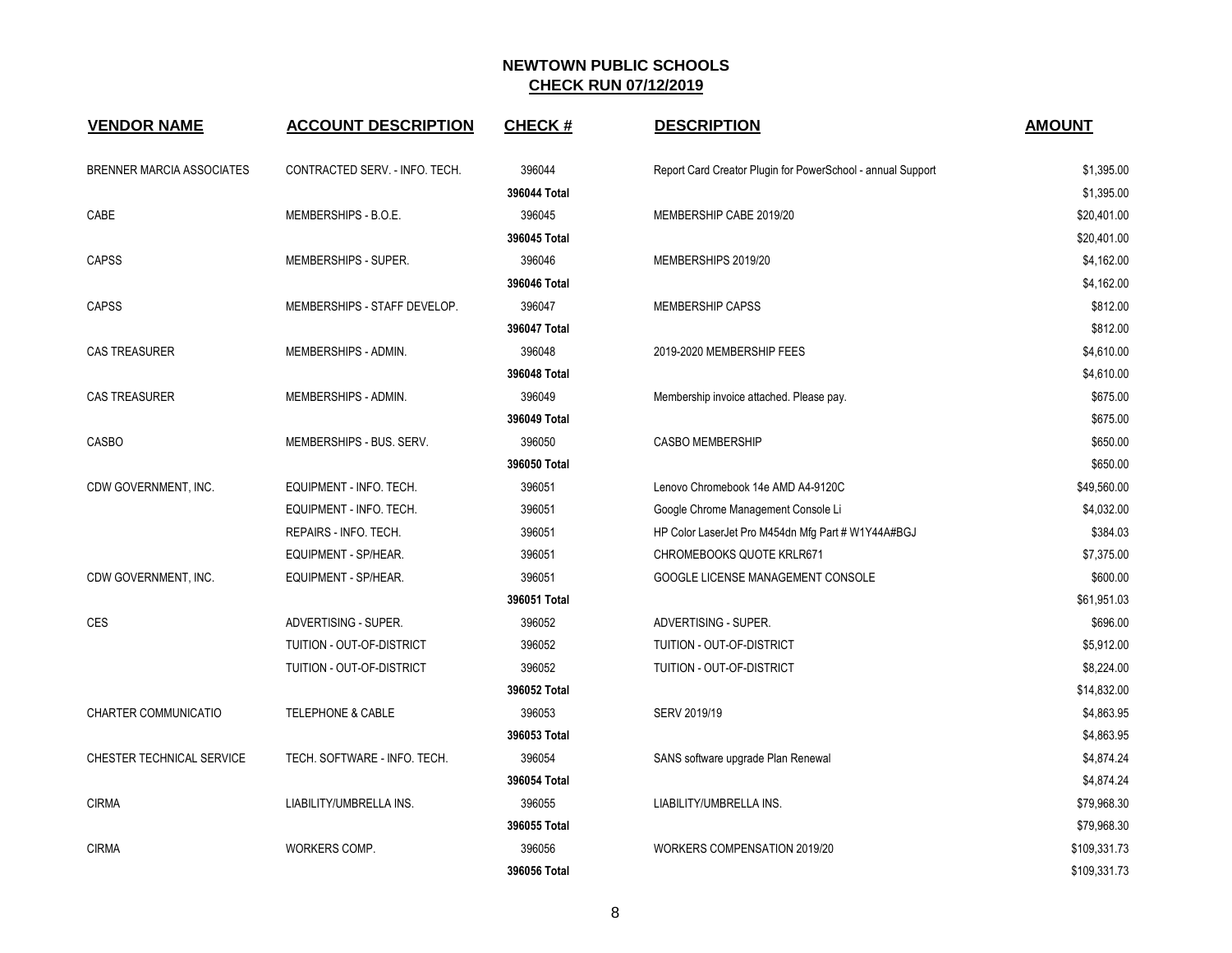| <b>VENDOR NAME</b>               | <b>ACCOUNT DESCRIPTION</b>          | <b>CHECK#</b> | <b>DESCRIPTION</b>                                                          | <b>AMOUNT</b> |
|----------------------------------|-------------------------------------|---------------|-----------------------------------------------------------------------------|---------------|
| COLONNA INSURANCE SERVICE        | ATHLETIC ACTIVITIES INS.            | 396057        | RENEW POLICY 2019/20                                                        | \$45,000.00   |
|                                  |                                     | 396057 Total  |                                                                             | \$45,000.00   |
| COMPUTER LOGIC GROUP INC.        | CONTRACTED SERV. - INFO. TECH.      | 396058        | Logical Attendance tracker - 2019-2                                         | \$828.00      |
|                                  |                                     | 396058 Total  |                                                                             | \$828.00      |
| <b>CREATIVE FINANCIAL STAFFI</b> | <b>EXTRA WORK - DISTRICT</b>        | 396059        | STAFFING SERV FOR PAYROLL POSITION                                          | \$756.00      |
|                                  |                                     | 396059 Total  |                                                                             | \$756.00      |
| DUDE SOLUTIONS                   | <b>B&amp;G CONTRACTED SERV.</b>     | 396060        | MAINT DIRECT 2019/20                                                        | \$5,699.10    |
|                                  |                                     | 396060 Total  |                                                                             | \$5,699.10    |
| E-RATE ONLINE LLC                | CONTRACTED SERV. - INFO. TECH.      | 396061        | Newtown USF Program - filing services 2019-2020Terms July 1,2019 - Jume 30, | \$2,500.00    |
|                                  |                                     | 396061 Total  |                                                                             | \$2,500.00    |
| <b>EDADVANCE</b>                 | MEMBERSHIPS - B.O.E.                | 396062        | ADMIN DEFERRED MEMBERSHIP 2019/20                                           | \$5,305.00    |
|                                  |                                     | 396062 Total  |                                                                             | \$5,305.00    |
| <b>FIDELITY INVESTMENTS</b>      | PENSION PLAN                        | 396063        | IRA/403(B) 2019/20 #Y97303165JULY                                           | \$21,039.00   |
|                                  |                                     | 396063 Total  |                                                                             | \$21,039.00   |
| FOLLETT SCHOOL SOLUTIONS         | CONTRACTED SERV. - LIBRARY          | 396064        | HAW 060011348206P \$892.50,67058P \$150.00, 67055P \$249.50                 | \$1,292.00    |
|                                  | CONTRACTED SERV. - LIBRARY          | 396064        | Sandy Hook Sch 0600117 48206P                                               | \$1,292.00    |
|                                  | CONTRACTED SERV. - CLASSRM          | 396064        | Sandy Hook Lang Arts Dept 0601745                                           | \$1,183.31    |
|                                  | CONTRACTED SERV. - LIBRARY          | 396064        | Head O Meadow 0600908                                                       | \$1,292.00    |
|                                  | CONTRACTED SERV. - LIBRARY          | 396064        | Reed Interm Sch 0601469                                                     | \$1,480.05    |
|                                  | CONTRACTED SERV. - LIBRARY          | 396064        | Newtown MDL Sch 0600116                                                     | \$1,480.05    |
|                                  | CONTRACTED SERV. - LIBRARY          | 396064        | MDL Gate 0600114                                                            | \$1,292.00    |
|                                  | CONTRACTED SERV. - LIBRARY          | 396064        | Newtown High School 0600115                                                 | \$2,078.45    |
|                                  |                                     | 396064 Total  |                                                                             | \$11,389.86   |
| FRONTLINE TECHNOLOGIES GR        | PROF. SERV. - SUPER.                | 396065        | APPLICANT TRACKING UNLIMITED 2019/20                                        | \$6,270.86    |
|                                  |                                     | 396065 Total  |                                                                             | \$6,270.86    |
| <b>GENGRAS CENTER SCHOOL</b>     | TUITION - OUT-OF-DISTRICT           | 396066        | TUITION - OUT-OF-DISTRICT                                                   | \$10,660.00   |
|                                  |                                     | 396066 Total  |                                                                             | \$10,660.00   |
| <b>HAT CITY PAPER &amp; SUP</b>  | <b>B&amp;G SUPPLIES - CUSTODIAL</b> | 396067        | PAPER PRODUCTS, LYSOL, SPONGES, VAC                                         | \$687.20      |
|                                  |                                     | 396067 Total  |                                                                             | \$687.20      |
| HB COMMUNICATIONS INC.           | REPAIRS - INFO. TECH.               | 396068        | Epson Powerlite 530, Cables, Mount,                                         | \$1,542.00    |
|                                  |                                     | 396068 Total  |                                                                             | \$1,542.00    |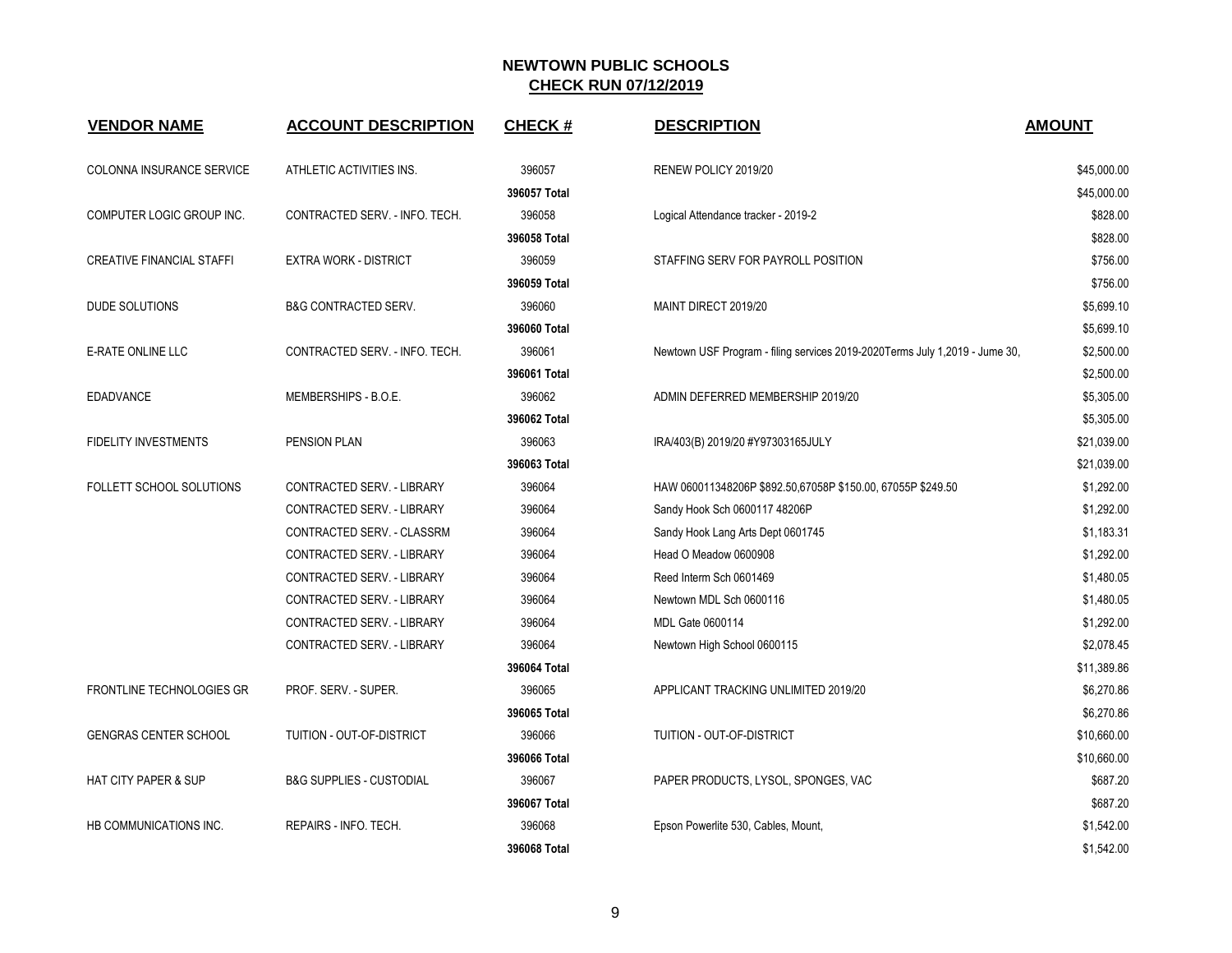| <b>VENDOR NAME</b>         | <b>ACCOUNT DESCRIPTION</b>       | <b>CHECK#</b> | <b>DESCRIPTION</b>                                                 | <b>AMOUNT</b> |
|----------------------------|----------------------------------|---------------|--------------------------------------------------------------------|---------------|
| HOPE ACADEMY               | TUITION - OUT-OF-DISTRICT        | 396069        | TUITION - OUT-OF-DISTRICT                                          | \$3,333.50    |
|                            |                                  | 396069 Total  |                                                                    | \$3,333.50    |
| <b>INFOBASE PUBLISHING</b> | CONTRACTED SERV. - LIBRARY       | 396070        | Infobase online World Geo/Culture renewal for RIS LMC for 2019-20. | \$866.87      |
|                            |                                  | 396070 Total  |                                                                    | \$866.87      |
| <b>ITHAKA</b>              | CONTRACTED SERV. - LIBRARY       | 396071        | JSTOR-AAF Secondary schools - July 2019 - June 2020 Database       | \$1,147.50    |
|                            |                                  | 396071 Total  |                                                                    | \$1,147.50    |
| <b>LEARNING A-Z</b>        | INSTR. SUPPLIES - SP. ED. PREK-8 | 396072        | RENEWAL LEARNING A-Z                                               | \$199.95      |
|                            |                                  | 396072 Total  |                                                                    | \$199.95      |
| <b>MAILFINANCE</b>         | EQUIP RENTAL - ADMIN.            | 396073        | LEASE AGREEMENT 2019/20 H/S                                        | \$783.00      |
|                            | EQUIP RENTAL - BUS. SERV.        | 396073        | LEASE AGREEMENT 2019/20 C/O                                        | \$783.00      |
|                            | EQUIP RENTAL - BUS. SERV.        | 396073        | LEASE AGREEMENT 2019/20 C/O                                        | \$591.00      |
|                            |                                  | 396073 Total  |                                                                    | \$2,157.00    |
| MASON W.B. INC.            | INSTR. SUPPLIES - SP. ED. H.S.   | 396074        | SUPPLIES NHS                                                       | \$318.50      |
|                            | OFF. SUPPLIES - BUS. SERV.       | 396074        | COPY PAPER 2019/20                                                 | \$1,129.60    |
|                            | OFF. SUPPLIES - BUS. SERV.       | 396074        | <b>WATER 2019/20</b>                                               | \$59.90       |
|                            | OFF. SUPPLIES - BUS. SERV.       | 396074        | <b>SUPPLIES 2019/20</b>                                            | \$42.42       |
|                            | INSTR. SUPPLIES - SP. ED. PREK-8 | 396074        | PRESCHOOL SUPPLIES                                                 | \$1.76        |
|                            | INSTR. SUPPLIES - SP. ED. PREK-8 | 396074        | PRESCHOOL SUPPLIES                                                 | \$65.58       |
|                            | INSTR. SUPPLIES - SP. ED. PREK-8 | 396074        | PRESCHOOL SUPPLIES                                                 | \$214.48      |
|                            | INSTR. SUPPLIES - SP. ED. PREK-8 | 396074        | PRESCHOOL SUPPLIES                                                 | (\$2,840.20)  |
|                            | INSTR. SUPPLIES - SP. ED. PREK-8 | 396074        | PRESCHOOL SUPPLIES                                                 | \$2,840.20    |
|                            | OFF. SUPPLIES - ADMIN.           | 396074        | <b>COPY PAPER</b>                                                  | \$118.50      |
|                            | OFF. SUPPLIES - ADMIN.           | 396074        | <b>COPY PAPER</b>                                                  | \$570.71      |
|                            | OFF. SUPPLIES - PUPIL SERV.      | 396074        | <b>BCBA SUPPLIES FOR LAUREN CONNOR</b>                             | \$5.33        |
|                            | OFF. SUPPLIES - PUPIL SERV.      | 396074        | BCBA SUPPLIES FOR LAUREN CONNOR                                    | \$8.00        |
|                            |                                  | 396074 Total  |                                                                    | \$2,534.78    |
| <b>NASSP</b>               | MEMBERSHIPS - ADMIN.             | 396075        | <b>STUDENT COUNCIL</b>                                             | \$95.00       |
|                            | MEMBERSHIPS - ADMIN.             | 396075        | NATIONAL HONOR SOCIETY MEMBERSHIP                                  | \$385.00      |
|                            |                                  | 396075 Total  |                                                                    | \$480.00      |
| <b>NASSP</b>               | MEMBERSHIPS - ADMIN.             | 396076        | membership renewal per attached form. Please pay per attached.     | \$215.00      |
|                            |                                  | 396076 Total  |                                                                    | \$215.00      |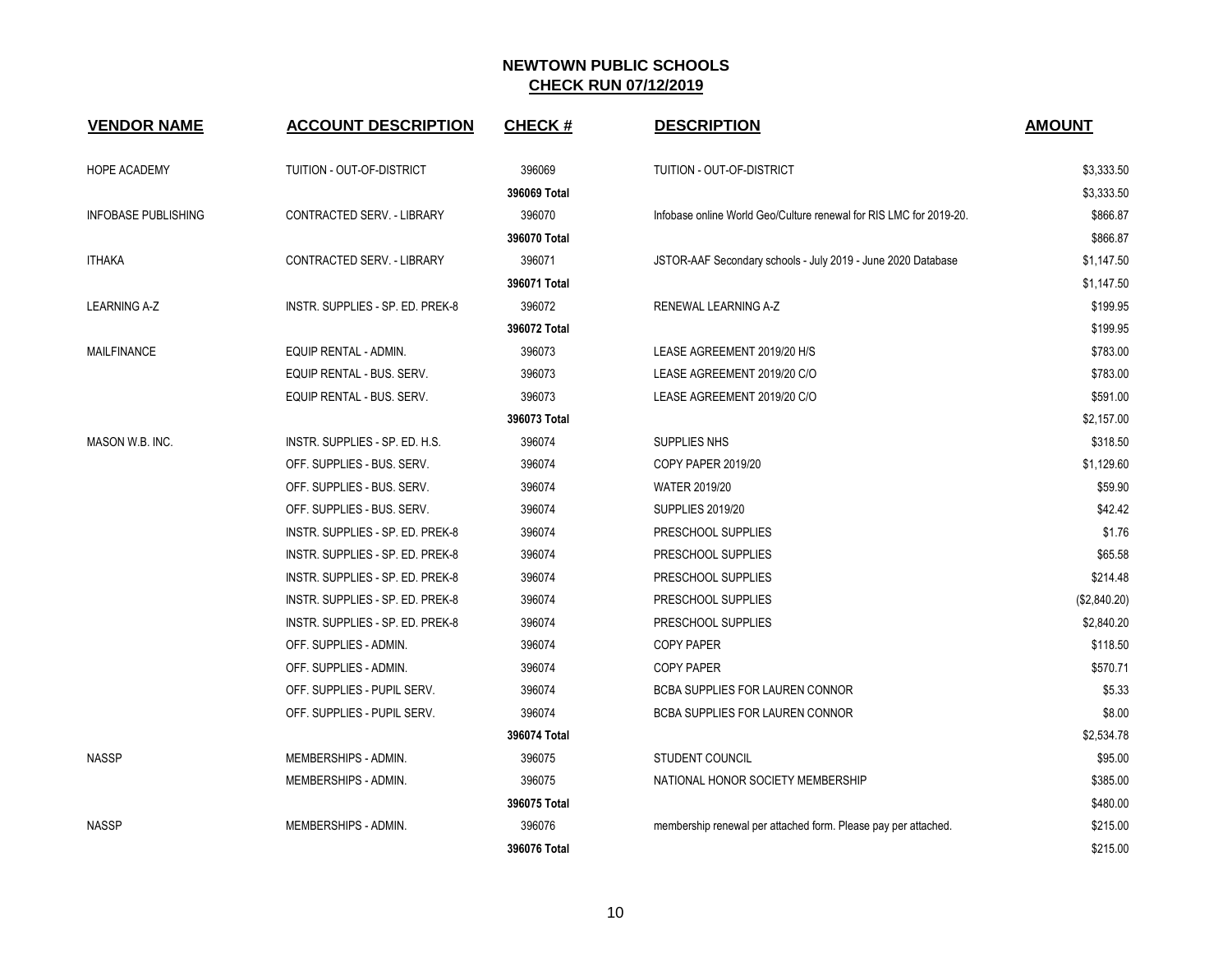| <b>VENDOR NAME</b>        | <b>ACCOUNT DESCRIPTION</b>          | <b>CHECK#</b> | <b>DESCRIPTION</b>                               | <b>AMOUNT</b> |
|---------------------------|-------------------------------------|---------------|--------------------------------------------------|---------------|
| NATIONAL MINORITY UPDATE  | ADVERTISING - SUPER.                | 396077        | NMU070119 ADVERTISING SPACE 12 MONTH             | \$885.00      |
|                           |                                     | 396077 Total  |                                                  | \$885.00      |
| <b>NAVIANCE INC.</b>      | CONTRACTED SERV. - GUIDANCE         | 396078        | Annual renewal for Naviance. See attached order. | \$2,460.10    |
|                           |                                     | 396078 Total  |                                                  | \$2,460.10    |
| NEWSELA INC.              | INSTR. SUPPLIES - CLASSROOM         | 396079        | Subscription for 14 teachers                     | \$2,590.00    |
|                           |                                     | 396079 Total  |                                                  | \$2,590.00    |
| NEWTOWN COMMUNITY CENTER  | <b>INSTR. SUPPLIES - TRANSITION</b> | 396080        | TRANSITION STUDENTS - SHIRTS FOR CAFÉ            | \$195.00      |
|                           |                                     | 396080 Total  |                                                  | \$195.00      |
| NEWTOWN CONTINING ED      | CONTRACTED SERV. - CLASSRM          | 396081        | COST OF SUMMER SCHOOL MATH TEACHER               | \$1,332.00    |
|                           |                                     | 396081 Total  |                                                  | \$1,332.00    |
| NEWTOWN FLORIST OF CT, LL | <b>INSTR. SUPPLIES - GUIDANCE</b>   | 396082        | <b>FLOWERS FOR GRADUATION</b>                    | \$1,712.99    |
|                           |                                     | 396082 Total  |                                                  | \$1,712.99    |
| NOODLE TOOLS INC.         | CONTRACTED SERV. - LIBRARY          | 396083        | 1 Year Subscription to Noodle Tools NMS Library  | \$297.00      |
|                           |                                     | 396083 Total  |                                                  | \$297.00      |
| NOODLE TOOLS INC.         | CONTRACTED SERV. - LIBRARY          | 396084        | Noodle tools online subscription ren             | \$297.00      |
|                           |                                     | 396084 Total  |                                                  | \$297.00      |
| OTIS ELEVATOR COMPANY     | <b>B&amp;G CONTRACTED SERV.</b>     | 396085        | ELEVATOR SVC CONTRACT - HAWL/RIS 2019-2020       | \$303.42      |
|                           |                                     | 396085 Total  |                                                  | \$303.42      |
| PETTY, DENNIS             | <b>B&amp;G SUPPLIES - CUSTODIAL</b> | 396086        | SHOES (100374)                                   | \$105.35      |
|                           |                                     | 396086 Total  |                                                  | \$105.35      |
| PLAYGROUND MEDIC          | B. & G. REPAIRS - M.G.              | 396087        | PLAYGROUND REPAIRS - MG                          | \$3,935.00    |
|                           | <b>EMERGENCY REPAIRS - H.</b>       | 396087        | TUBE SLIDE INSTALL - HAWL                        | \$5,610.00    |
|                           |                                     | 396087 Total  |                                                  | \$9,545.00    |
| PR MEDIA                  | ADVERTISING - SUPER.                | 396088        | PR MEDIA WEB LINK 2019/20                        | \$500.00      |
|                           |                                     | 396088 Total  |                                                  | \$500.00      |
| PROFESSIONAL SOFTWARE FOR | CONTRACTED SERV. - INFO. TECH.      | 396089        | SNAP Health Ctr HER, SNAP Live, Screenings       | \$5,131.75    |
|                           |                                     | 396089 Total  |                                                  | \$5,131.75    |
| PROJECT LEAD THE WAY      | STAFF TRAIN. - CLASSROOM            | 396090        | PARTICIPATION FEE                                | \$5,000.00    |
|                           |                                     | 396090 Total  |                                                  | \$5,000.00    |
| PROJECT LEAD THE WAY      | INSTR. SUPPLIES - CLASSROOM         | 396091        | Participation Fee for PLTW 2019/2020.            | \$750.00      |
|                           |                                     | 396091 Total  |                                                  | \$750.00      |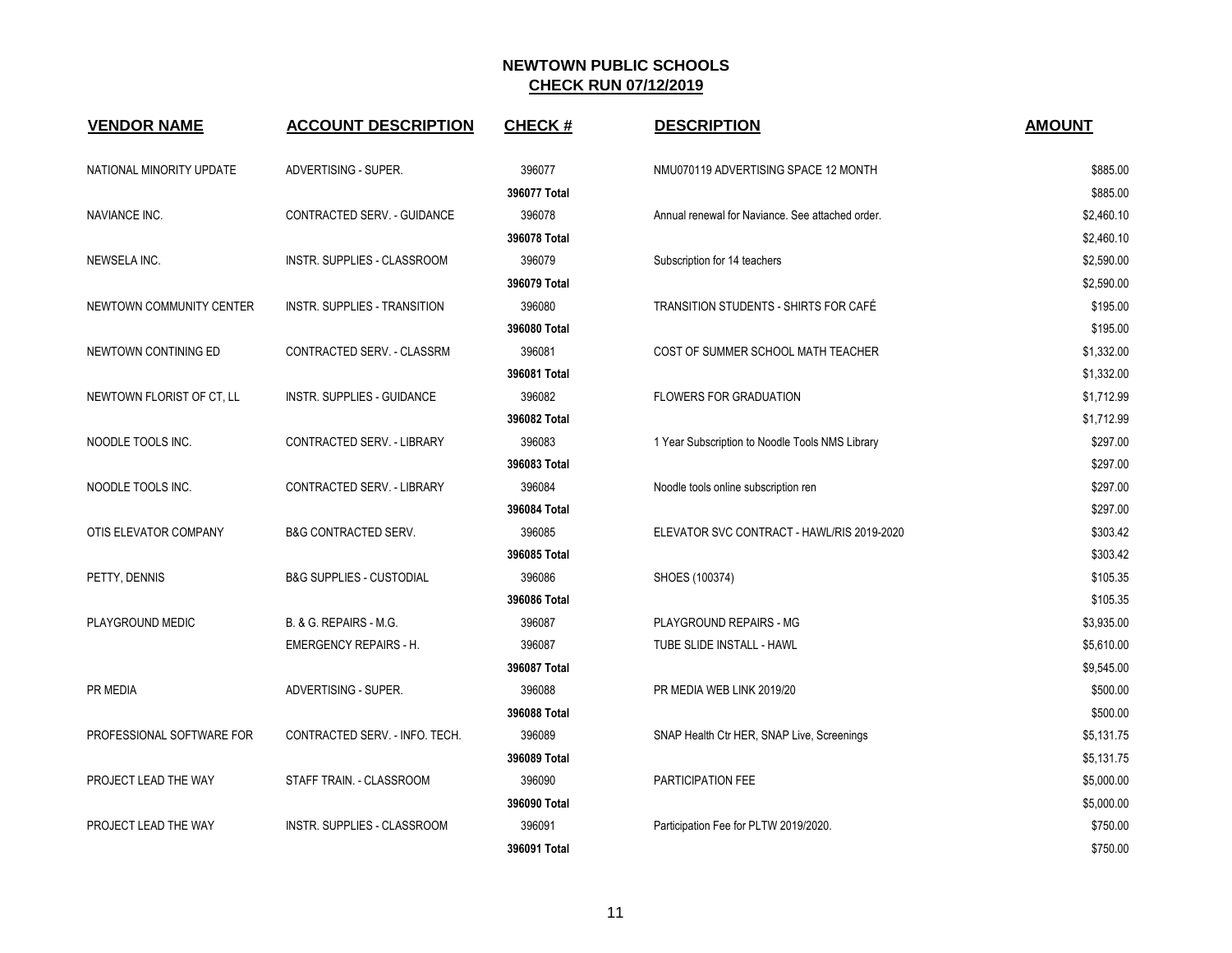| <b>VENDOR NAME</b>               | <b>ACCOUNT DESCRIPTION</b>            | <b>CHECK#</b> | <b>DESCRIPTION</b>                                                            | <b>AMOUNT</b>  |
|----------------------------------|---------------------------------------|---------------|-------------------------------------------------------------------------------|----------------|
| RENAISSANCE LEARNING             | CONTRACTED SERV. - READING            | 396092        | STAR Reading, 125 seats at 4.85 per seat. Hosting fee                         | \$606.25       |
|                                  |                                       | 396092 Total  |                                                                               | \$606.25       |
| RENAISSANCE LEARNING             | CONTRACTED SERV. - LIBRARY            | 396093        | Accelerated Reader SUBSCRIPTION for 2019-2020 school year                     | \$5,275.00     |
|                                  |                                       | 396093 Total  |                                                                               | \$5,275.00     |
| <b>PRIVATE</b>                   | <b>TUITION - OUT-OF-DISTRICT</b>      | 396094        | <b>TUITION - OUT-OF-DISTRICT</b>                                              | \$3,868.03     |
|                                  |                                       | 396094 Total  |                                                                               | \$3,868.03     |
| ROSE AND KIERNAN INC             | LIABILITY/UMBRELLA INS.               | 396095        | PROPERTY CASUALTY ANNUALCONSULTING FEE BOE 2019/20                            | \$7,800.00     |
|                                  | WORKERS COMP.                         | 396095        | PROPERTY CASUALTY ANNUALCONSULTING FEE BOE 2019/20                            | \$22,200.00    |
|                                  | PROPERTY INSURANCE                    | 396095        | PROPERTY CASUALTY ANNUALCONSULTING FEE BOE 2019/20                            | \$5,000.00     |
|                                  |                                       | 396095 Total  |                                                                               | \$35,000.00    |
| ROSETTA STONE LTD.               | TECH. SOFTWARE - INFO. TECH.          | 396096        | Rosetta Stone Foundations K-12 (Silver)                                       | \$7,695.00     |
|                                  | TECH. SOFTWARE - INFO. TECH.          | 396096        | Online Professional Development Sessions for Rosetta Stone Foundation (Softwa | \$1,005.10     |
|                                  |                                       | 396096 Total  |                                                                               | \$8,700.10     |
| <b>RZ DESIGN ASSOCIATES INC.</b> | <b>PROF. SERV. - B. &amp; G.</b>      | 396097        | PROF SERV S/H                                                                 | \$660.00       |
|                                  | <b>CAPITAL OUTLAY</b>                 | 396097        | S/H LIGHTNING PROJECT PROF ENGINEER                                           | \$2.805.00     |
|                                  |                                       | 396097 Total  |                                                                               | \$3,465.00     |
| SCHOLASTIC INC                   | <b>TEXTBOOKS - ENGLISH</b>            | 396098        | Class sets of SCOPE Magazines, 30-Talluto, 30-Olsen                           | \$599.40       |
|                                  | <b>TEXTBOOKS - ENGLISH</b>            | 396098        | Shipping and handling.                                                        | \$59.94        |
|                                  |                                       | 396098 Total  |                                                                               | \$659.34       |
| <b>SCHOOL SPECIALTY</b>          | <b>EQUIPMENT - DISTRICT FURNITURE</b> | 396099        | Classroom furniture Quote 779014837                                           | \$840.00       |
|                                  |                                       | 396099 Total  |                                                                               | \$840.00       |
| <b>SOLUTIONS EAP</b>             | EMPLOYEE ASSISTANCE PROGRAM           | 396100        | <b>ANCILLARY</b>                                                              | \$560.00       |
|                                  | EMPLOYEE ASSISTANCE PROGRAM           | 396100        | EAP SERVICES 2019/20                                                          | \$600.00       |
|                                  |                                       | 396100 Total  |                                                                               | \$1,160.00     |
| SPEECH ACADEMY THE               | TUITION - OUT-OF-DISTRICT             | 396101        | ESY SERVICES FOR KM AND EG                                                    | \$16,490.00    |
|                                  |                                       | 396101 Total  |                                                                               | \$16,490.00    |
| SUNWEALTH PROJECT POOL 8         | ELECTRICITY - S.H.                    | 396102        | <b>4TH QUARTER SOLAR</b>                                                      | \$2,454.47     |
|                                  |                                       | 396102 Total  |                                                                               | \$2,454.47     |
| TOWN OF NEWTOWN SELF (1)         | MEDICAL INSURANCE                     | 396103        | 1ST QUARTER MEDICAL JUL 1 2019                                                | \$1,977,387.50 |
|                                  |                                       | 396103 Total  |                                                                               | \$1,977,387.50 |
| <b>TREASURER - FINGERPRINT</b>   | <b>CONTRACTED SERV. - SUPER.</b>      | 396104        | <b>FINGERPRINTS</b>                                                           | \$92.75        |
|                                  |                                       | 396104 Total  |                                                                               | \$92.75        |